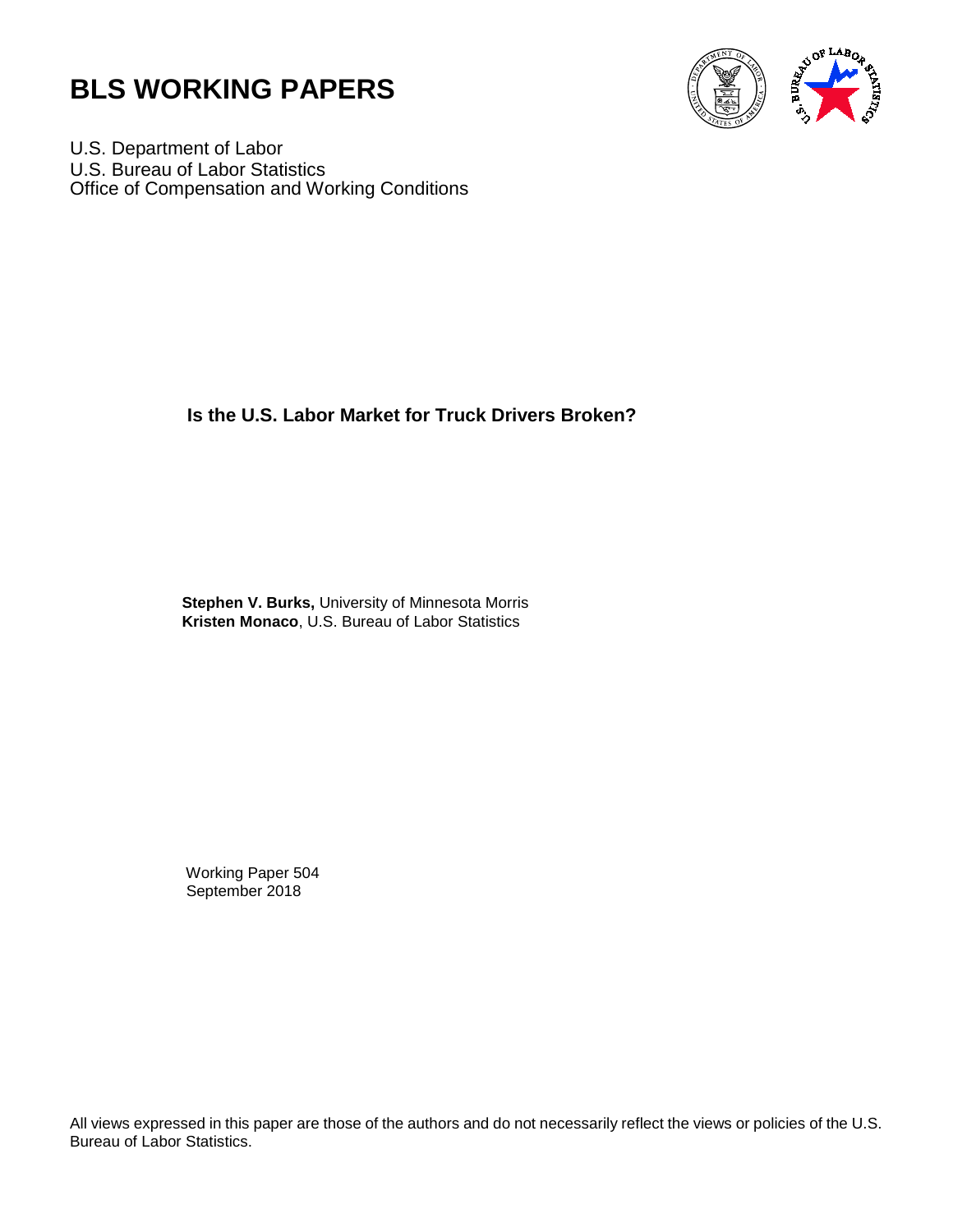# Is the U.S. Labor Market for Truck Drivers Broken?

Stephen V. Burks<sup>[1,](#page-1-0)[2](#page-1-1),[3,](#page-1-2)[4](#page-1-3)</sup> Kristen Monaco<sup>[5](#page-1-4)</sup>

Abstract: The US trucking industry trade press often portrays the US labor market for truck drivers as not working, citing persistent driver shortages and high levels of firm-level turnover, and predicting significant resulting constraints on the supply of motor freight services. We investigate the truck driver labor market using three techniques. First, using data from the Occupational Employment Statistics of the Bureau of Labor Statistics, we delineate the structure of the driver workforce. Second, from the same source we find that the trucking labor market has displayed some characteristics of a "tight" labor market since 2003: rising nominal wages, stable/growing employment, and lower rates of unemployment than other blue collar jobs. Third, using data from the Current Population Survey we describe the occupations and industries from which drivers come and to which drivers go, when they change occupations, and statistically analyze these entries and exits. We find relatively high rates of occupational attachment among drivers, and importantly, we also find that truck drivers respond in the expected manner to differences in earnings and hours across occupations. Finally, we point out that the issues discussed by the industry are concentrated in one segment of the overall market, that for drivers in long distance truckload (TL) motor freight. These findings, taken together, suggest a more nuanced view of this labor market. The market as a whole appears to work as well as any other blue-collar labor market, and while the truck driver market tends to be "tight," there do not appear to be any special constraints preventing entry into (or exit from) the occupation. There is thus no reason to think that driver supply should fail to respond to price signals in the standard way, given sufficient time.

Keywords: occupational mobility, industrial mobility, trucking, truckload, motor freight, turnover, truck driver, driver shortage, secondary labor market segment

JEL Categories: J62, J49, R49, J24

<span id="page-1-0"></span><sup>&</sup>lt;sup>1</sup> Division of Social Science, University of Minnesota Morris, Morris MN 56267 (corresponding author at: 320-589-6191, svburks@morris.umn.edu)

<span id="page-1-1"></span><sup>2</sup> Institute for the Study of Labor (IZA), Bonn, DE

<span id="page-1-2"></span><sup>&</sup>lt;sup>3</sup> Center for Decision Research and Experimental Economics (CeDEX), University of Nottingham, UK

<span id="page-1-3"></span><sup>4</sup> Center for Transportation Studies (CTS), University of Minnesota Twin Cities, Minneapolis MN 55455

<span id="page-1-4"></span><sup>5</sup> Office of Compensation and Working Conditions, Bureau of Labor Statistics (BLS), 2 Massachusetts Avenue NE, Washington, DC 20212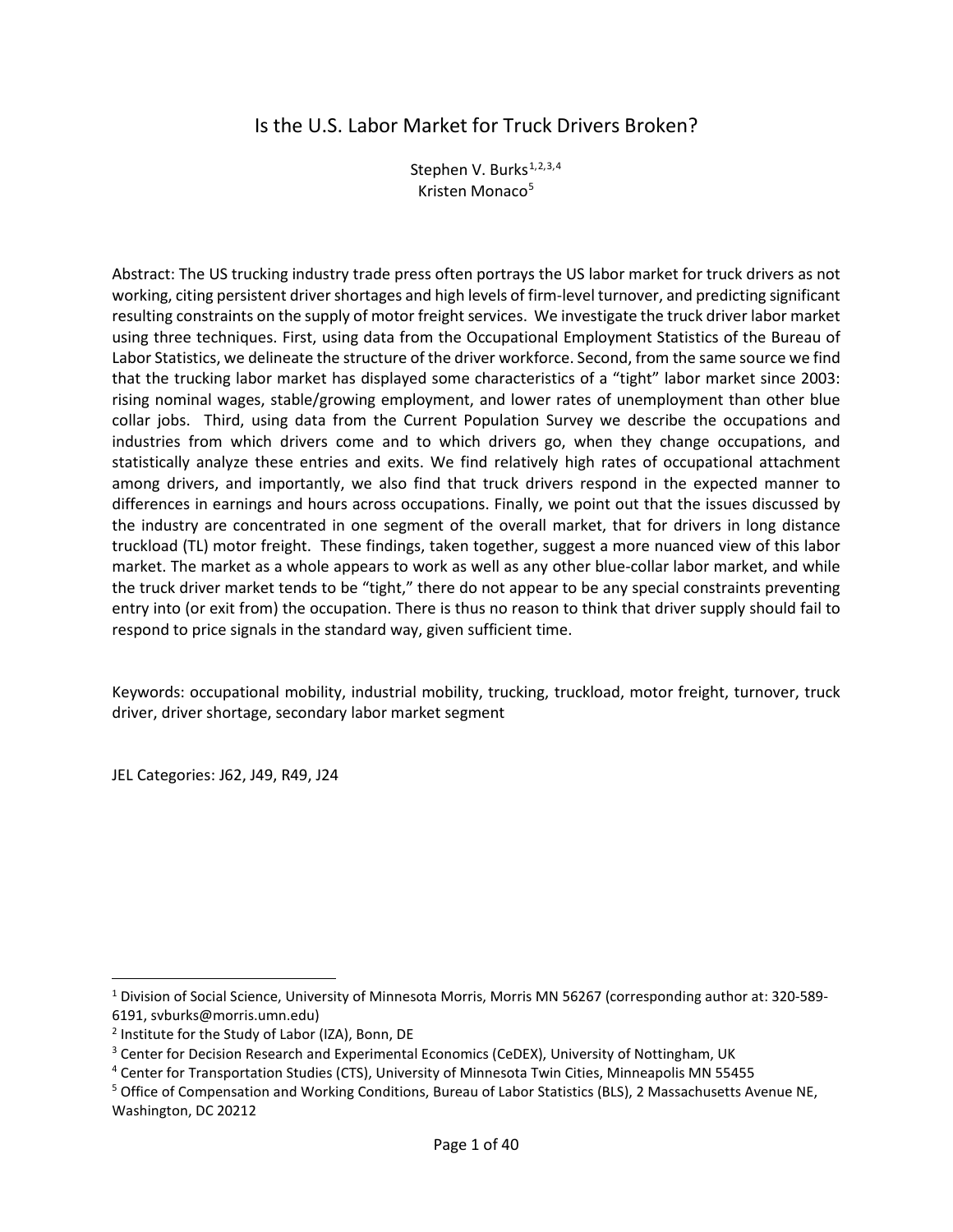# **Contents**

| 1.  |                                                                              |                                                                                        |  |  |  |
|-----|------------------------------------------------------------------------------|----------------------------------------------------------------------------------------|--|--|--|
| 2.  |                                                                              |                                                                                        |  |  |  |
| 3.  |                                                                              |                                                                                        |  |  |  |
| 4.  |                                                                              |                                                                                        |  |  |  |
|     | 4.1.                                                                         |                                                                                        |  |  |  |
| 5.  |                                                                              | CPS Econometric Models of Truck Driver Occupational In- and Out-Migration  23          |  |  |  |
|     | 5.1.                                                                         |                                                                                        |  |  |  |
|     | 5.2.                                                                         |                                                                                        |  |  |  |
| 6.  |                                                                              |                                                                                        |  |  |  |
| 7.  |                                                                              |                                                                                        |  |  |  |
| 8.  |                                                                              |                                                                                        |  |  |  |
| 9.  | Appendix B: Identifying Heavy and Tractor-trailer Truck Drivers in the CPS33 |                                                                                        |  |  |  |
| 10. |                                                                              | Appendix C: A Modification of the Usual Approach to For-Hire versus Private Carriage35 |  |  |  |
| 11. |                                                                              |                                                                                        |  |  |  |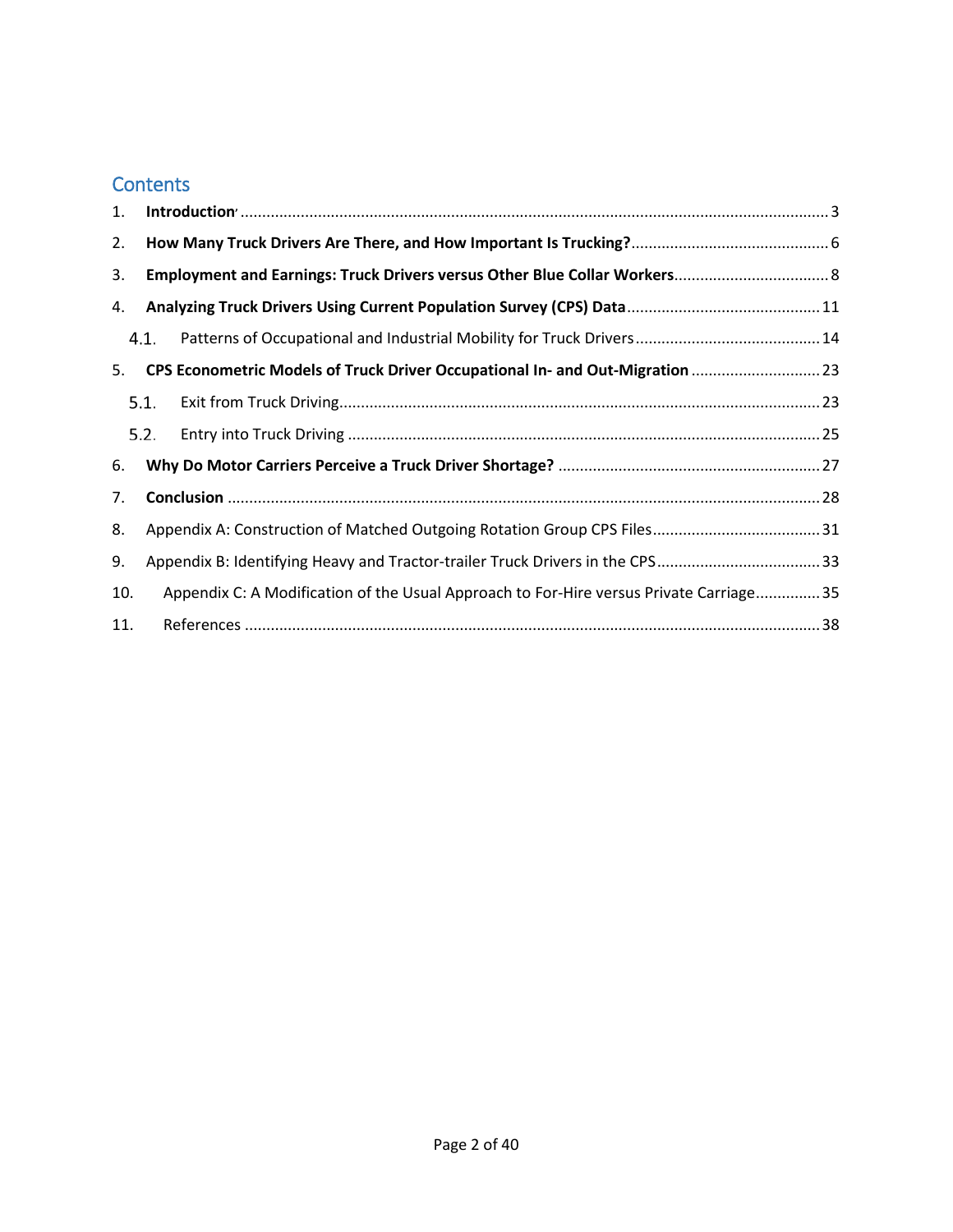# <span id="page-3-0"></span>1. **Introduction[6](#page-3-1),[7](#page-3-2)**

l

<span id="page-3-5"></span>How does the labor market for truck drivers compare to the labor markets for other blue-collar occupations with similar human capital requirements?<sup>8</sup> The most prominent story about the market for drivers is that told by the American Trucking Associations (ATA), [9](#page-3-4) which represent firms that are central industry participants. The ATA has been arguing systematically since an initial report in 2005 that firms hauling freight for-hire face a shortage of truck drivers (ATRI Staff 2005; Global Insight Inc. 2005; Costello 2017), and discussion within the industry of a shortage actually dates to the late 1980s (Casey 1987; Mele 1988; Cooke 1989). Stories about a persistent driver shortage, and the potential effects on the larger economy, have also appeared periodically in major media outlets, most recently in 2018 (Long 2018; Meyersohn 2018).

The consistent position from major industry stakeholders that there is a long-standing shortage of employees poses a puzzle for empirical labor economics. Economists think of a shortage as a type of disequilibrium situation which normal market forces will tend to moderate and eventually remove, other things equal. A sound theoretical foundation for labor *surpluses* (and potentially, for associated unemployment) has long been recognized in the concept of efficiency wages, in which it is profitmaximizing for the pay level to be held above the market–clearing level by employers, creating a surplus of job seekers and queues for such "good jobs" (Cain 1976; Weiss 1990). Shortages, however, are somewhat harder to understand.

<span id="page-3-1"></span> $6$  We note that an earlier version of the material herein was contained in a larger paper about the truck driver labor market, the long distance truckload segment of that market, and the prospects for autonomous trucks, which was presented at the 59<sup>th</sup> Annual Transportation Research Forum, April, 2018, Minneapolis, MN. The present paper represents a revision and updating of the first half of the earlier and longer paper; the balance of the earlier paper is intended to be revised in a separate future analysis.

<span id="page-3-2"></span><sup>&</sup>lt;sup>7</sup> We acknowledge helpful comments from Jesse Eklund, Denis Ostroushko, Jon Anderson, Linda Cohen and

<span id="page-3-3"></span>participants at the 59<sup>th</sup> Annual Transportation Research Forum, Minneapolis, MN April 11, 2018.<br><sup>8</sup> We define "blue collar" occupations as those falling in the following categories: i) construction, ii) production, iii) transportation and material moving, and iv) installation, maintenance, and repair.<br><sup>9</sup> The American Trucking Associations is a federation of 50 state trucking associations, which also includes cross-

<span id="page-3-4"></span>cutting subgroups that cover specific industry segments (e.g. the Automobile Carriers Conference) and specific professional functions within the industry (e.g. the Technology and Maintenance Council).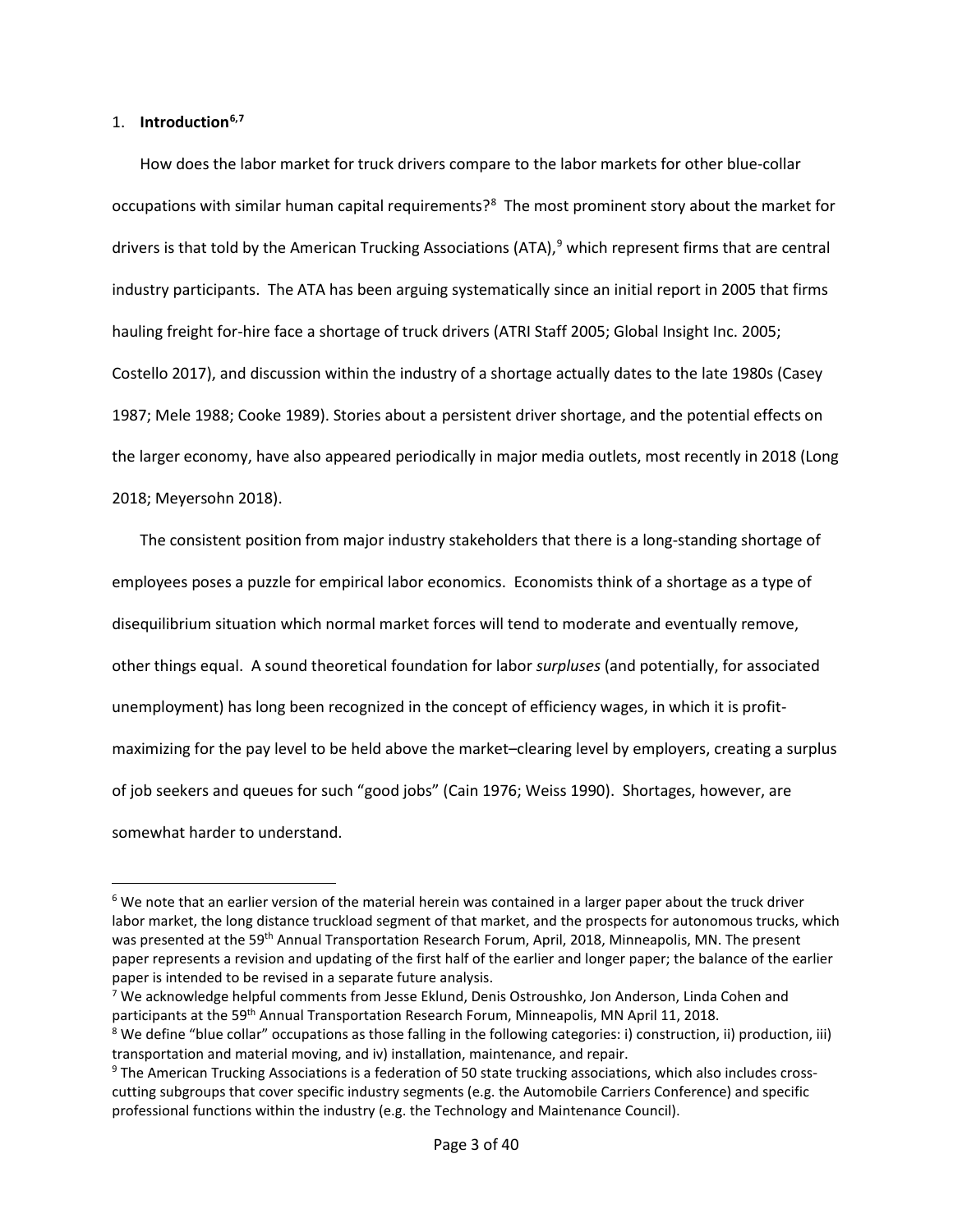A shortage is generally alleviated in the short run by price (i.e. wage) increases, and in the longer run by the development of new supply in response to higher wages (which may or may not bring wages back near their original level, depending on the cost of the new supply). While it is not unusual for any specific market to be out of equilibrium at a point in time, for a market to be consistently out of equilibrium in the direction of a shortage over more than a decade (or longer if we consider the earlier industry discussion of a driver shortage), suggests either some unusual and persistent causal factor at work, such as a skills-mismatch or regulatory constraint preventing workers from entering employment or changing occupations, or a misapplication of economic terminology in describing the situation.

Labor economists have addressed the problem of how to identify "occupational labor shortages" in various settings, starting with Blank and Stigler (1957), who offer the following definition relevant to the current question: that "the quantity of labor services in question that is demanded is greater than the quantity supplied at the prevailing wage (1957; page 23)."<sup>[10](#page-4-0)</sup> In her turn-of-the-century review of prior work, Veneri (1999) argues that no single criterion based in standard governmental data sources can be used to identify an occupational shortage, but suggests that there are some signs that would indicate a "tight" labor market, which in turn could make it appropriate to speak of a shortage. These are a) increasing wages relative to alternative employment opportunities for potential job seekers, b) lower unemployment rates than in alternative employment opportunities, and sometimes c) employment levels that are either rising or holding steady, but not falling.

In this paper we use publicly available data collected by agencies of the US government on employment, earnings, and occupational mobility to examine the state of the labor market for truck drivers. We first describe the structure of the occupation—there are three detailed occupational categories which fall within the broader truck driving occupation—and identify the numbers engaged in

<span id="page-4-0"></span> $10$  This is the second of three definitions they offer as being used in practical settings; the other two are less relevant.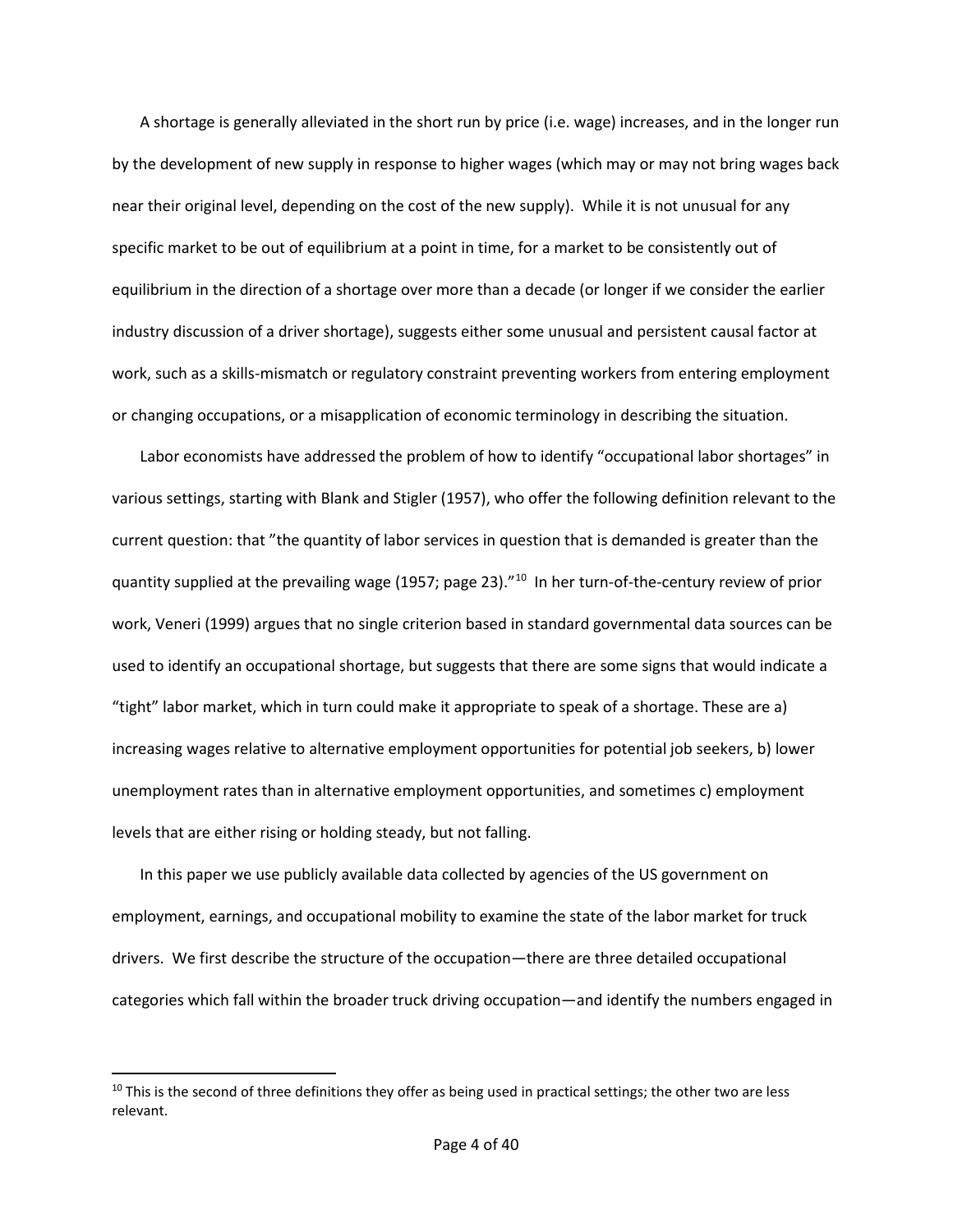the different types of truck driving. Second, we compare the earnings of truck drivers and their employment levels to those of a broad group of related jobs ("blue collar" occupations<sup>[11](#page-5-0)</sup>) requiring similar human capital, to look for signs of a tight labor market. Third, we ask whether the labor market for this occupation operates in the manner economic theory would predict. We tabulate from which occupations and industries those entering truck driving originate, and to which occupations and industries those exiting truck driving go. We then present an econometric model of entries and exits, analyzing how differences in earnings and hours affect movements into and out of the truck driving occupation, to see if these are consistent with economic theory.

We find that there are indeed some indicators that the market for truck drivers has tended towards tightness over the period from 2003 through 2017: wages have been strong relative to similar blue collar occupations and employment numbers have been robust by the same standard. But we also find indicators of normal labor market behavior. Individuals who migrate into and out of this occupation come from occupations that either have on-the-job contact with truck drivers or have similar human capital requirements and job-specific skills, and entries and exits respond in the standard way to differences in earnings and hours. Surprisingly, it also appears that truck driver occupational attachment is actually a bit higher than that of some other blue-collar occupations. This suggests that the market for truck drivers works about as well as that for other blue-collar occupations, and that broadly speaking, we should expect that if wages rise when the labor market for truck drivers is too tight, the potential for any long term shortages will be ameliorated.<sup>[12](#page-5-1)</sup> We conclude by noting that the labor supply issues highlighted by the industry are concentrated, by the industry's own account, in one specific segment of

<span id="page-5-1"></span><span id="page-5-0"></span><sup>&</sup>lt;sup>11</sup> Defined above, footnot[e 8,](#page-3-5) page 3.<br><sup>12</sup> Of course, "operating about as well as other blue collar labor markets" may not be a very high standard; those concerned with the development of income inequality in the US have suggested that secular stagnation of the wages and earnings in blue collar labor markets is an important social problem (Mishel, Bivens et al. 2012).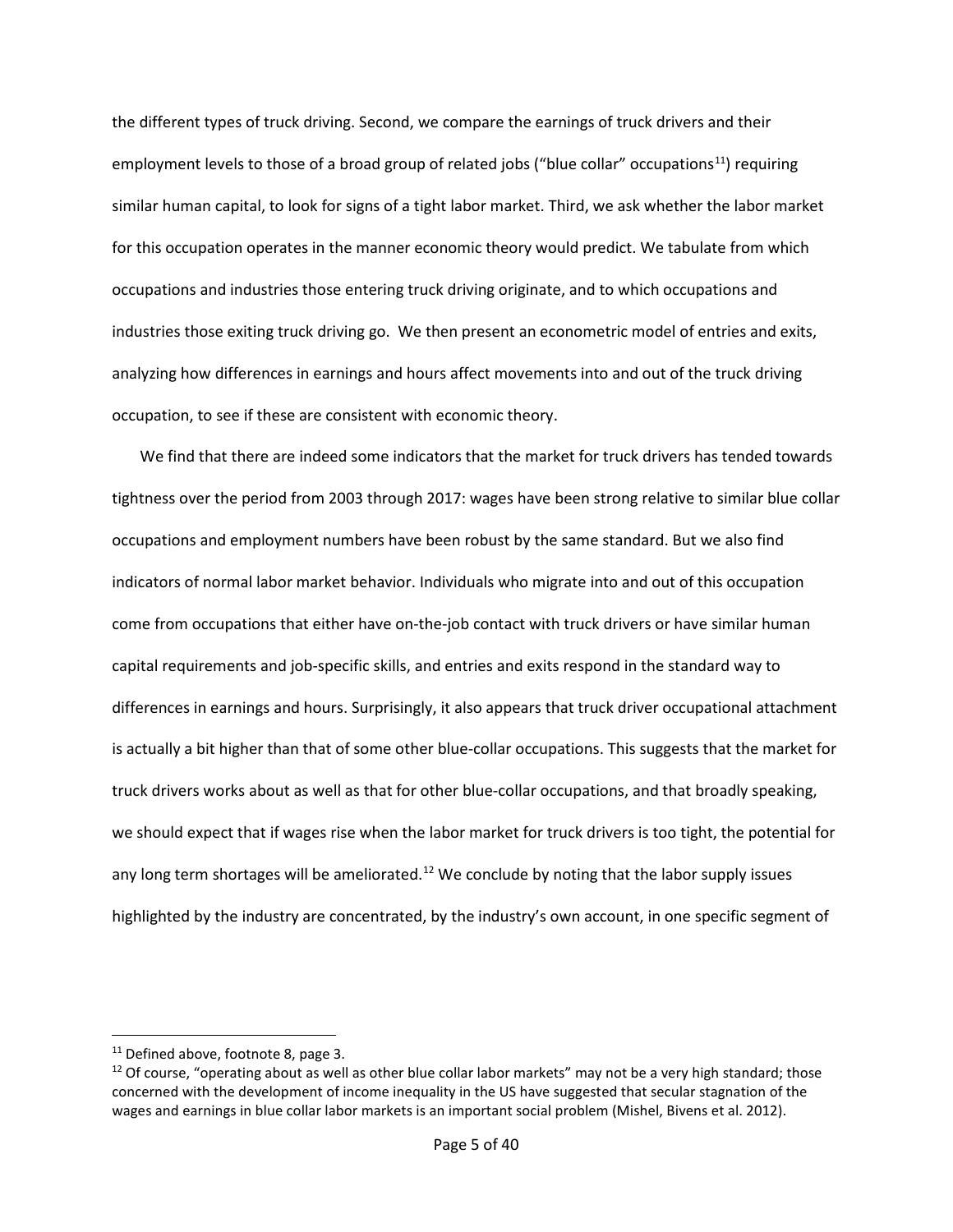the market—that for drivers in for-hire long distance truckload motor freight; a more specific analysis of this segment may prove fruitful, but is not addressable with the data utilized in the present paper.

The balance of the paper is organized as follows: section [2](#page-6-0) provides background on the size of market for trucking services and the regulations surrounding truck driving work. Sectio[n 3](#page-8-0) displays the employment and earnings patterns of truck drivers relative to those of other blue collar workers. Sectio[n 4](#page-11-0) first describes how Current Population Survey (CPS) data can be used to analyze truck drivers and then presents unemployment statistics for drivers and relevant comparison groups, followed by exhibiting the patterns of occupations and industries from which drivers come and to which they go. Sectio[n 5](#page-23-0) presents econometric models of entries into and exits from the truck driving occupation, to evaluate the effects of earnings and hours on these movements. In sectio[n 6](#page-27-0) we return to place the industry's perception of a truck driver shortage into the context of our analysis, and Sectio[n 7](#page-28-0) concludes.

### <span id="page-6-0"></span>2. **How Many Truck Drivers Are There, and How Important Is Trucking?**

 $\overline{\phantom{a}}$ 

Truck driving is a large, low-education, predominantly male occupation with distinctive rules governing the terms of employment for many in the occupation. According to data from the Occupational Employment Statistics (OES) survey, a nationally representative survey of non-farm business establishments administered by the Bureau of Labor Statistics (BLS), there were approximately 1.75 million heavy-truck/tractor-trailer employee drivers in the U.S. in 2017, along with 877,670 lighttruck/delivery employee drivers, and an additional 427,000 driver/sales workers (Bureau of Labor Statistics 2018b; Bureau of Labor Statistics 2018c).<sup>[13](#page-6-1)</sup> The projected growth from 2016 to 2026 of these

<span id="page-6-1"></span><sup>&</sup>lt;sup>13</sup> Heavy and Tractor-Trailer Truck Drivers are Standard Occupational Classification (SOC) code 53-3032, Light and Delivery Truck drivers are SOC code 53-3033, and Driver/Sales Workers are SOC code 53-3031 (Bureau of Labor Statistics 2018a). We note that according to the OES definition the only one of these categories requiring a commercial driver's license (CDL) is the first. The Federal Motor Carrier Safety Administration estimates that 3,100,000 drivers used CDLs in interstate transportation in 2017, and an additional 900,000 used them in intrastate work (Federal Motor Carrier Safety Administration 2017). These estimates are based on the number of CDLs extant, adjusted downward to account for individuals not actively using their CDLs on the job. The fact that this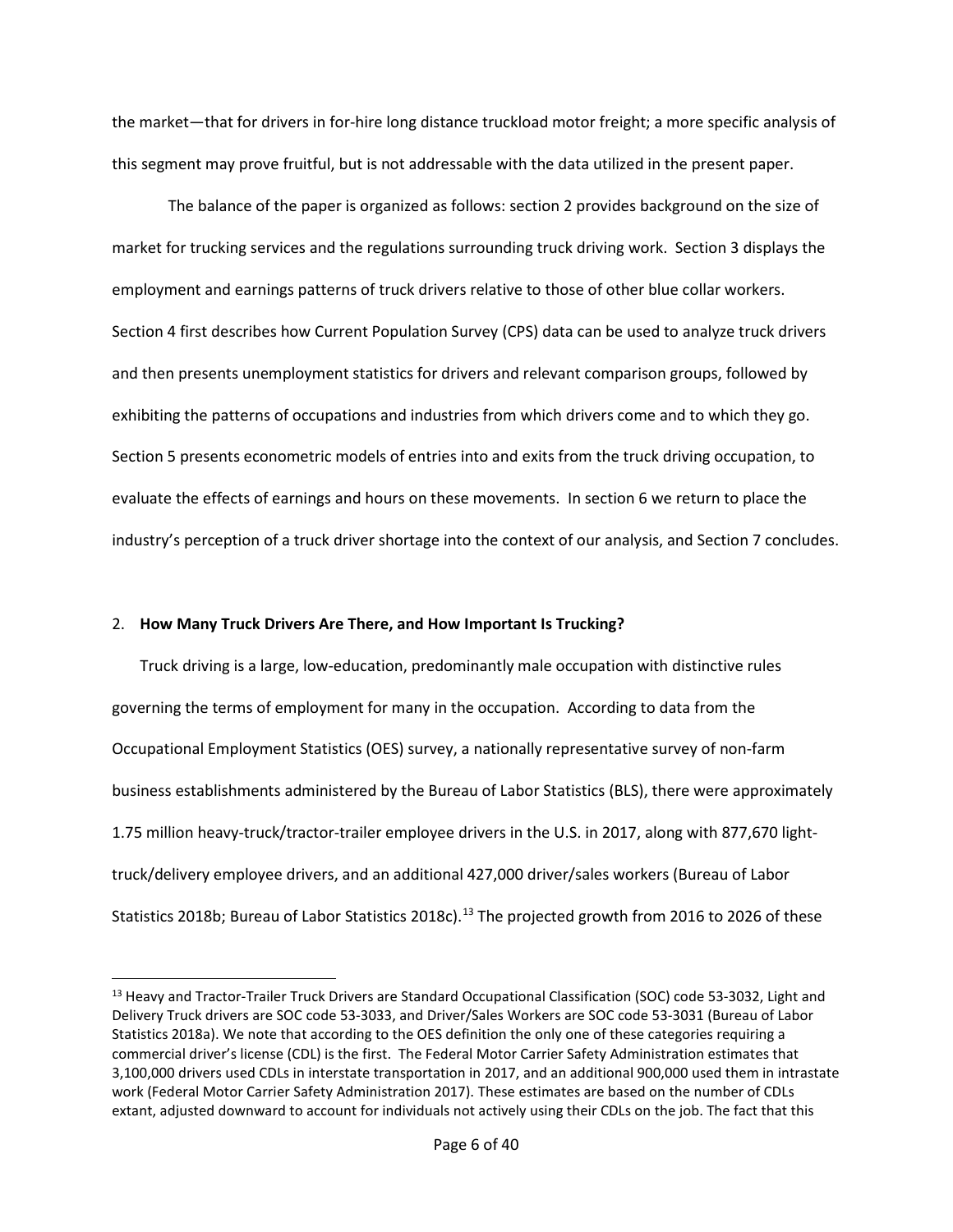occupational segments is 213,500, 109,800, and 48,200, respectively (Bureau of Labor Statistics 2018d). These numbers omit owner operators, self-employed truck drivers, who comprise between 10% and 15% of the heavy truck driving labor force (Burks, Belzer et al. 2010), and do not include drivers employed at farm establishments.<sup>[14](#page-7-0)</sup> The occupation is characterized by modest levels of education; the mode is a high school degree (Belman, Monaco et al. 2005; O\*NET Online 2016). There are low returns to additional education and to firm tenure for heavy and tractor-trailer truck drivers (Belman, Monaco et al. 2005).

Drivers who are engaged in any aspect of interstate transportation (whether working in one locality or across state lines) are not subject to the overtime provisions of the Fair Labor Standards Act which govern the majority of other private and public sector occupations; their hours are governed by the Federal Hours of Service (HOS) regulations, which limit drivers to approximately 60 hours of work over a seven day period, and do not require time-and-a-half for weekly hours over 40. [15](#page-7-1) Most tractor-trailer drivers work far in excess of 40 hours per week (Belman, Monaco et al. 2005; O\*NET Online 2016).

Truck driving is important not only because it is a large occupation, but because the services provided by truck drivers are critically important to the U.S. economy. In 2016 the for-hire trucking industry comprised 31.75% of the gross output in transportation and warehousing, and 1.149% of the gross output of private industry (Bureau of Economic Analysis 2016). This figure actually understates

number is higher than BLS estimates for heavy and tractor-trailer truck drivers may partly reflect that some drivers of this type are based on farms, and so are not included in BLS surveys. But it may also reflect the fact that there are three types of CDLs, and not all are used for the operation of heavy and tractor-trailer trucks. Class A is required for tractor-trailers. Class B is for large single-unit trucks or buses with up to a small trailer. Class C is primarily for buses. So a significant fraction of CDLs recorded by FMCSA are used for buses. In addition, some states have more expansive requirements for CDLs; e.g. California requires one for every person whose primary occupation is driving, no matter the vehicle size.

<span id="page-7-0"></span><sup>&</sup>lt;sup>14</sup> The BLS also issues the Employment Projections (EP) statistics, which include estimates of the self-employed in each occupation. For 2016 the difference in the two estimates is 1,871,700 (EP) – 1,705,520 (OES) = 166,180. This implies a BLS estimate of the number of owner-operators in heavy and tractor-trailer truck driving of about 166,000.

<span id="page-7-1"></span><sup>&</sup>lt;sup>15</sup> Technically, drivers who make very aggressive use of the currently-permitted "34-hour restart" provision of the rules can actually work up to approximately 80 hours per week, but relatively few do this.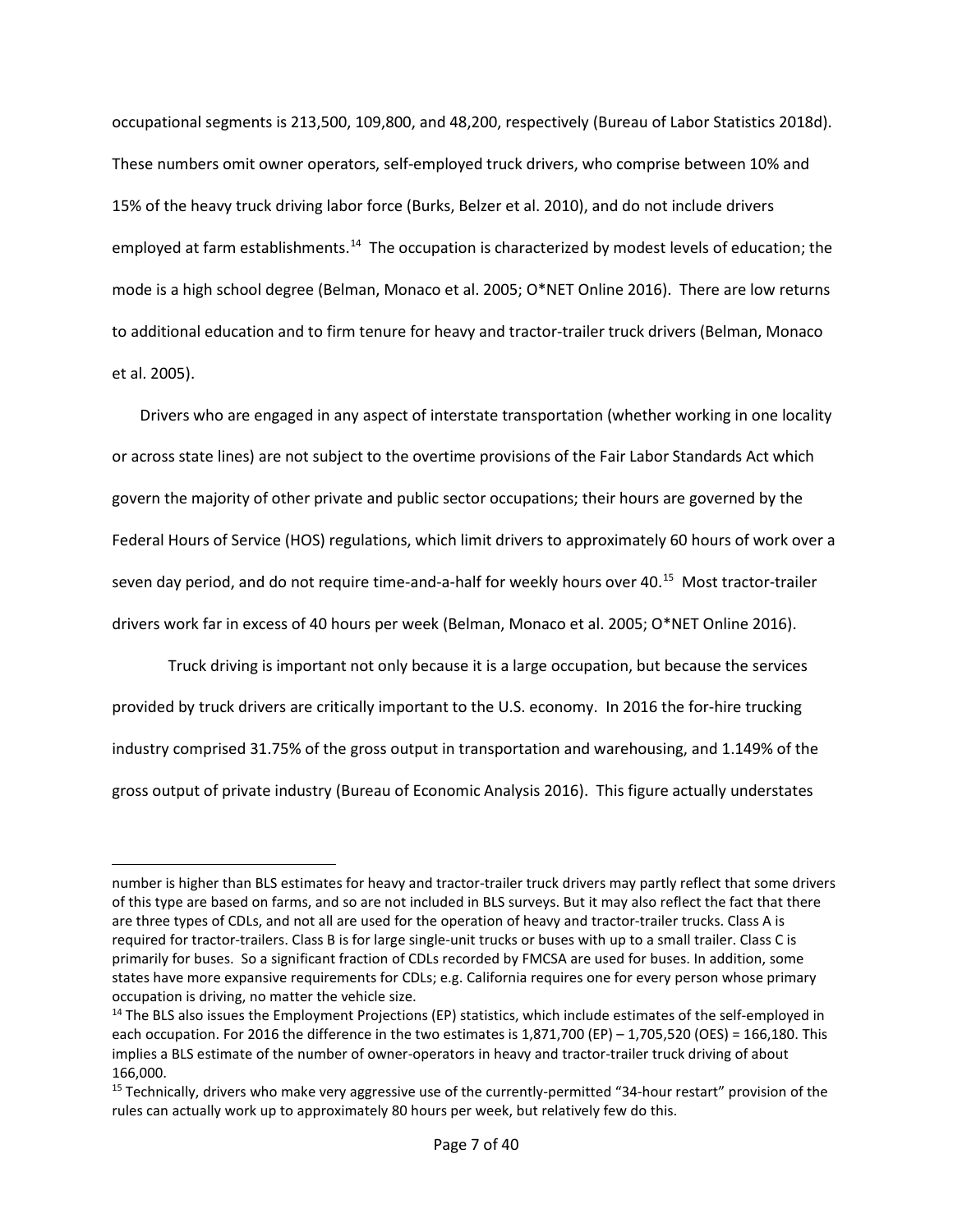the importance of trucking services, since roughly half of trucking activities are classified as "private carriage" (firms hauling their own freight; more formally, firms who provide trucking services internally and whose primary business is not trucking) which may not be captured in trucking industry-level figures, since federal statistical agencies assign industry codes according to the firm's primary line of business (Burks, Belzer et al. 2010). [16](#page-8-1) 

In the past, truck users were surveyed directly as part of the Vehicle Inventory and Use Survey (VIUS), which permitted direct measurement of private carriage. While the VIUS was last conducted in 2002, an analysis of historical VIUS data estimates that the total production of trucking services in private carriage was similar in magnitude to that of for-hire carriage (Burks, Monaco et al. 2004a). [17](#page-8-2) This suggests that the value of the gross output of all trucking services accounts for more than 2% of private industry's gross output in the U.S. Trucking is the primary mode of transportation within the U.S., with trucks carrying 68.1% of cargo by value in 2015 (Bureau of Transportation Statistics 2018, Table 3-1), and this omits intermodal movements, a substantial fraction of which involve trucks (Bureau of Transportation Statistics 2015). In addition to moving goods produced and consumed within the U.S., trucking is a crucial component of international trade. In 2016 65% of the value of goods transported between the U.S. and its border countries (Canada and Mexico) was carried by truck (Bureau of Transportation Statistics 2018, Table 3-3).

# <span id="page-8-0"></span>3. **Employment and Earnings: Truck Drivers versus Other Blue Collar Workers**

<span id="page-8-1"></span><sup>&</sup>lt;sup>16</sup> See also the discussion of how to implement this distinction in government survey data in Section 10: Appendix C.

<span id="page-8-2"></span><sup>&</sup>lt;sup>17</sup> According to the same analysis, during the period before 2000, private carriers tended to have a higher proportion of smaller trucks and operate them a smaller number of annual miles than did for-hire carriers.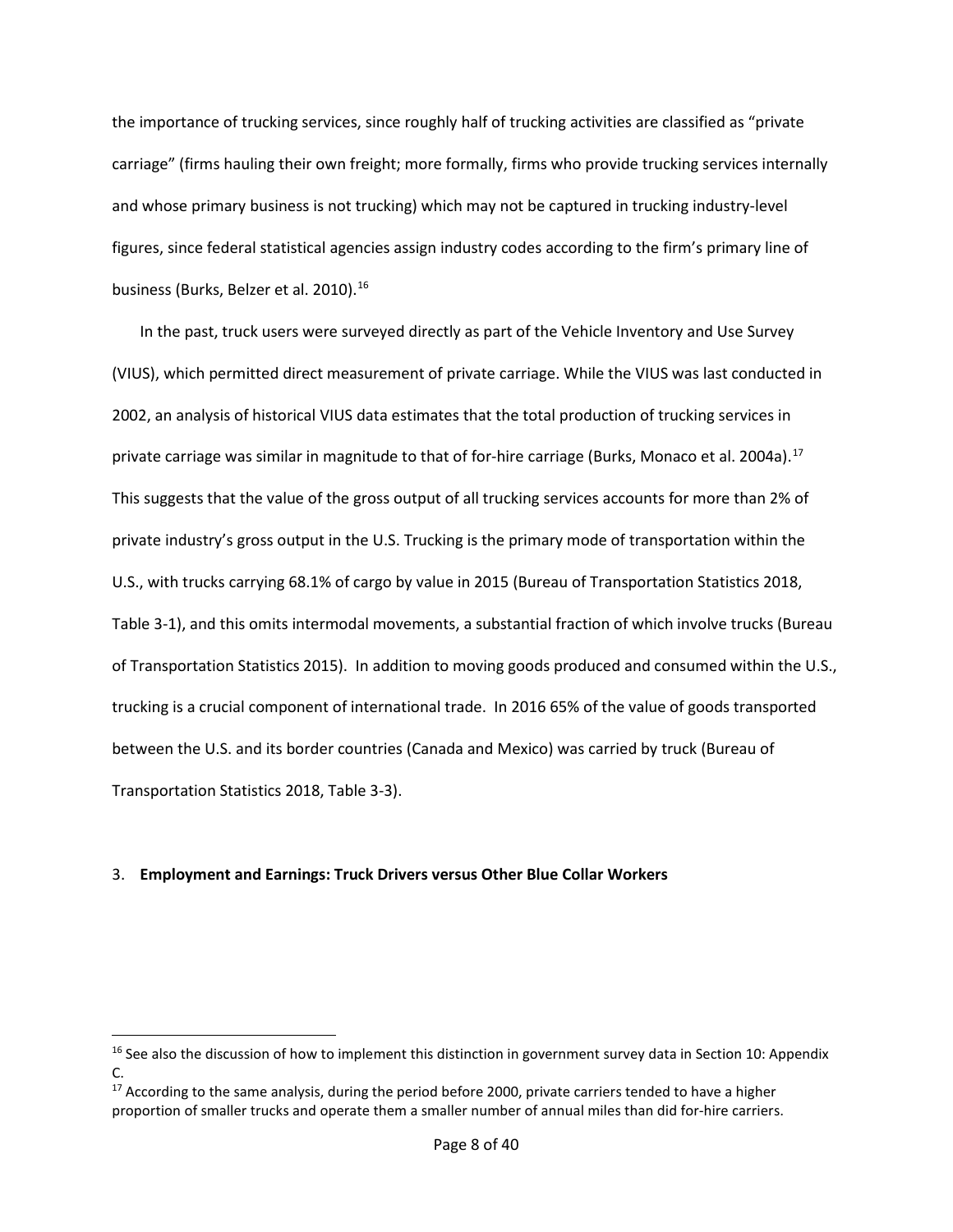We use OES estimates (introduced above, Section [2\)](#page-6-0) to examine the employment and earnings of truck drivers relative to other workers.<sup>[18](#page-9-0)</sup> The OES uses the standard occupational classification (SOC) system to identify occupations, which allows us to analyze the three types of drivers identified above: heavy truck drivers, light truck drivers, and sales drivers.

Figure 1 presents employment of heavy truck drivers relative to light truck and sales/delivery drivers ("all other truck drivers employment"). Heavy truck drivers comprise roughly half of total truck driver employment. Though truck driver employment dipped during the recession, it is notable that by 2013 employment was roughly back to its 2003 level – there were approximately 2.9 million truck drivers in 2003 (1.5 million heavy truck drivers) and 2.8 million truck drivers in 2013 (1.6 million heavy truck drivers). By 2016 the total number of truck drivers was almost 3.0 million (1.7 million heavy truck drivers). Blue collar employment (not including truck drivers) was estimated at 28.3 million in 2003, 25.2 million in 2013, and 26.9 million in 2016. The stability of trucking employment over the past 14 years provides some evidence of a tight labor market for truck drivers – the demand for drivers has remained strong while demand for workers with low levels of education has declined substantially in other sectors.

l

<span id="page-9-0"></span> $18$  Though we present the estimates on charts with a time dimension, it is important to note that the OES is not intended to be used as a time series; our focus is primarily on the relationship between truck drivers and other occupations.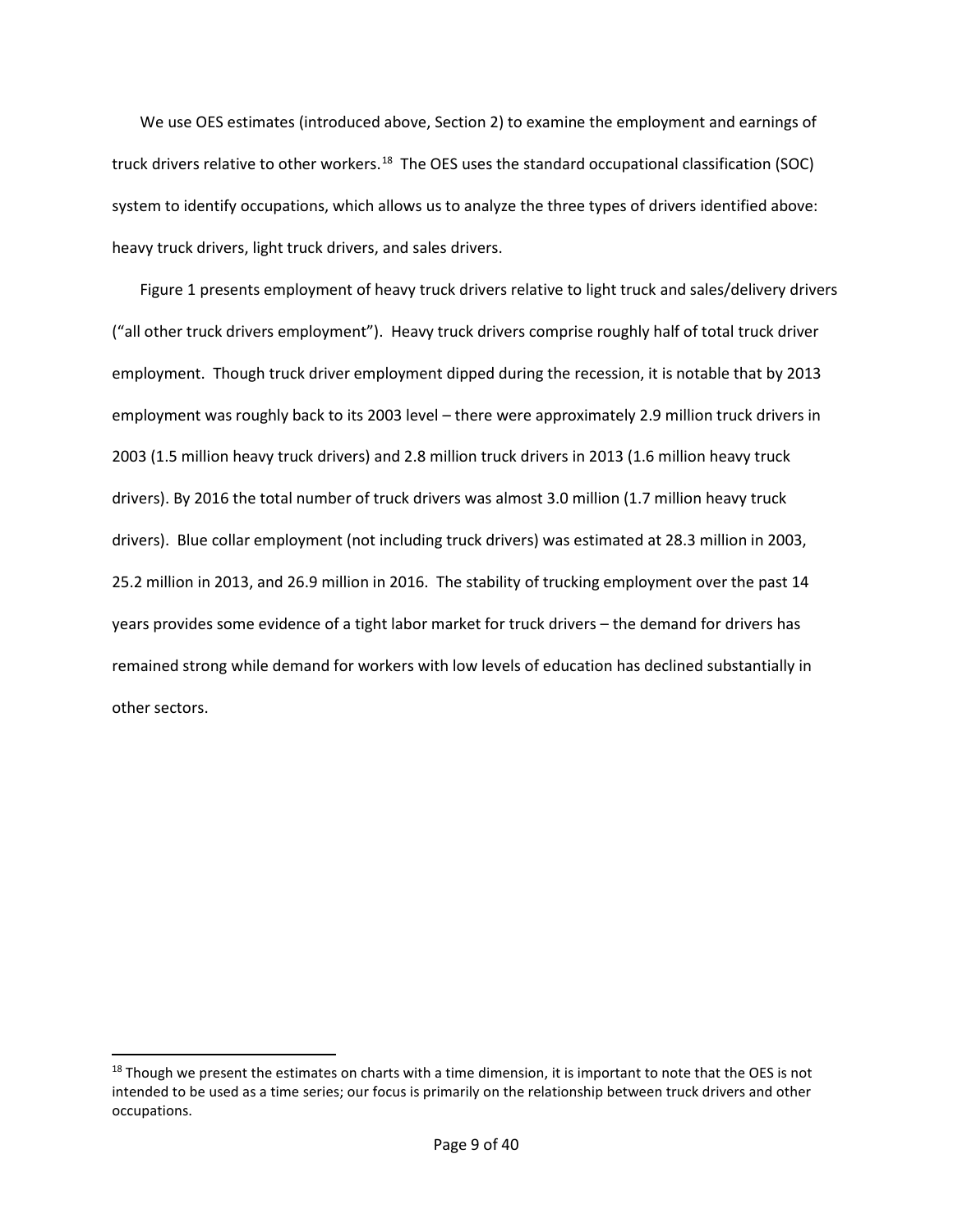

This picture of a relatively tight labor market is supported by the earnings estimates from the OES (Figure 2). The bars represent the level of nominal earnings. While it appears that truck drivers are at an earnings disadvantage relative to non-driving blue collar workers, this wage disadvantage is only evidence of an earnings gap between light and sales drivers and blue-collar workers – heavy truck drivers earn more than blue collar workers throughout the period (ranging from 10% more in 2003 to 3% in 2005, to 6% in 2016). In summary, driver employment is stable or slightly increasing over time, and associated with this we observe earnings that are increasing in nominal terms and strong relative to other jobs with similar educational requirements. This is consistent with a labor market in which overall supply is responding over time in the expected manner to growing overall demand.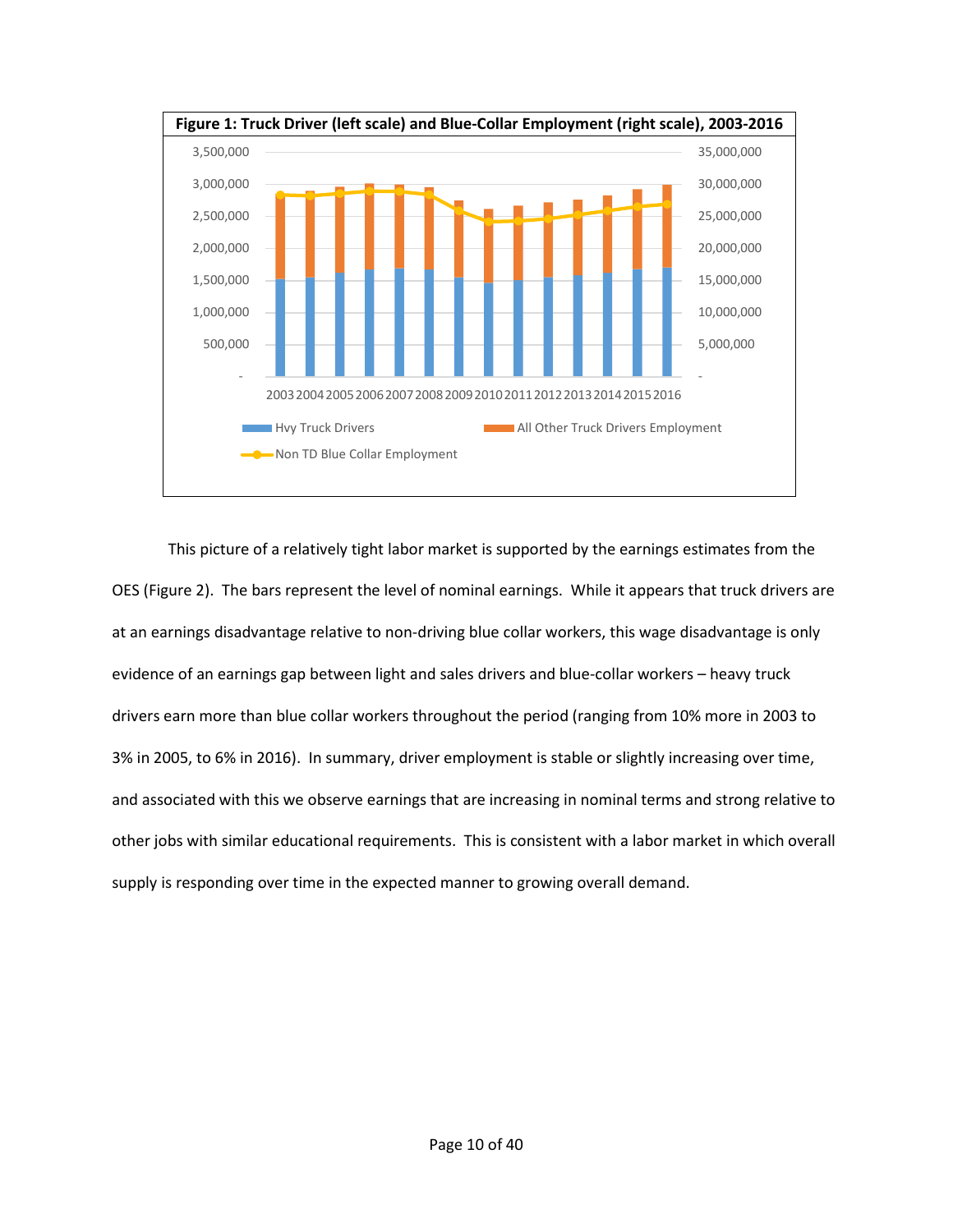

The main advantage of the OES is its large sample size – it is possible to get reliable estimates of employment and earnings at a detailed occupational level; however, it lacks other information about workers' characteristics. To further examine the dynamics of the truck driver labor market, we turn to data from the Current Population Survey (CPS).

### <span id="page-11-0"></span>4. **Analyzing Truck Drivers Using Current Population Survey (CPS) Data**

Before continuing our analysis, we need to first describe the data to be used for the next section of this paper in a bit more detail. We use data from the CPS public-use microdata files from 2003-2017. The CPS surveys a representative sample of the US workforce on a rolling basis; using the structure of the CPS we create "short panels" of individuals who are observed twice, exactly 12 months apart, when they are asked questions about their occupation and employment. Such panels are known as Outgoing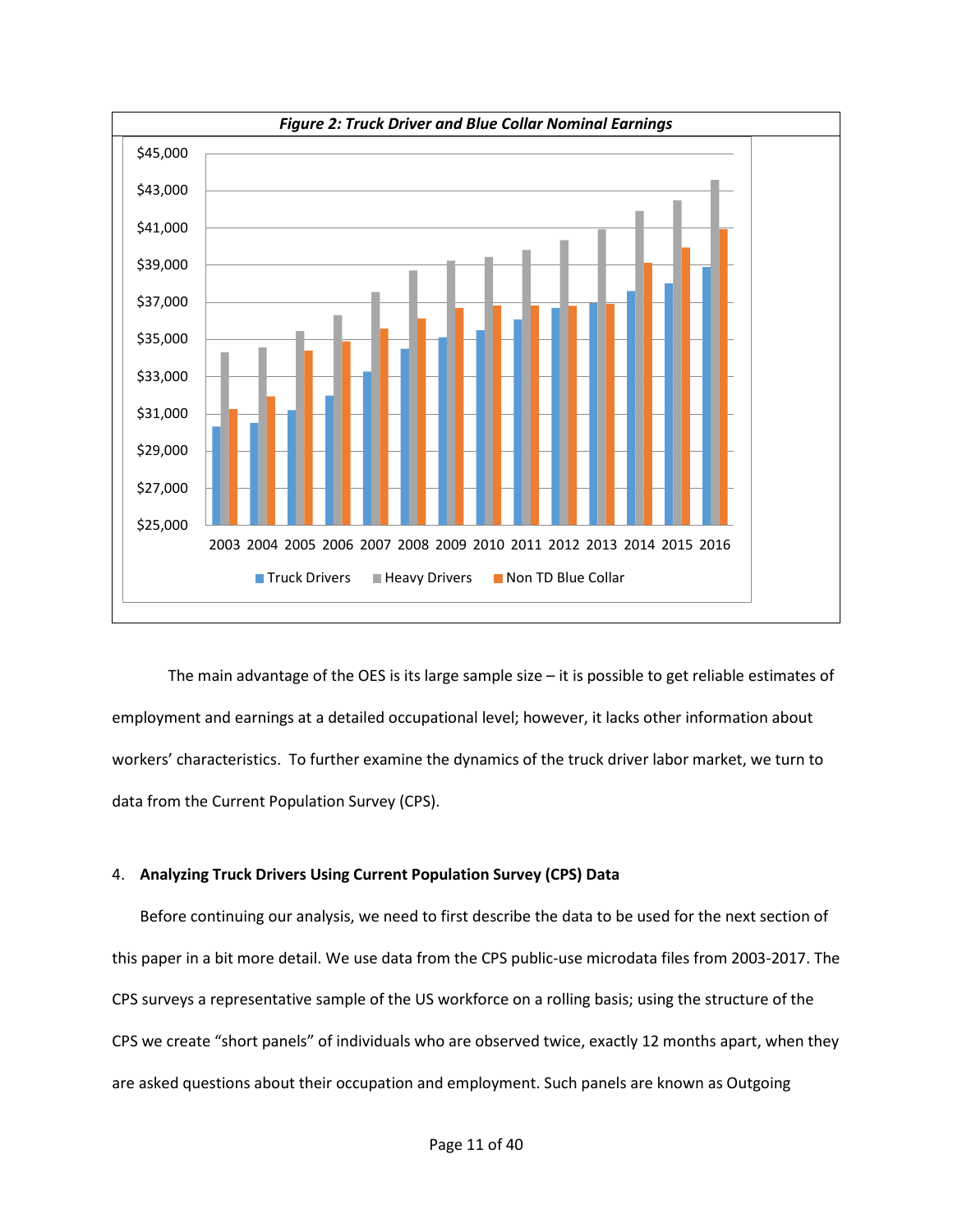Rotation Groups (ORGs); we call the first observation "period 1" and the second observation "period 2". We restrict our sample to males aged 20-65. We use 20 years of age as the lower bound as 21 is the minimum age for an individual to qualify for a commercial driver's license in interstate transportation. [19](#page-12-0) We use only males, as the truck driving occupation has a very small share of females (less than 5% over the time period in question). In the sample of males there are approximately 22,000 reporting the occupation of truck driver, or slightly over 4% of the total sample for which occupational codes are present. [20](#page-12-1)

The advantage of using the CPS data is that we can capture individual characteristics and identify them exactly one year later. The disadvantage is that we cannot tell whether an individual is a heavy and tractor-trailer driver (hereinafter "heavy driver"), light or delivery truck driver, or driver/sales worker, as these three SOCs are aggregated into a single Census Occupation Code "driver/sales worker and truck driver." To the extent possible, we attempt to remove drivers not operating heavy and tractor-trailer trucks (hereinafter "heavy trucks") from the truck driver sample. Light or delivery truck drivers and driver/sales workers are different than heavy drivers (as is evident from their wages in the OES and the tasks associated with their jobs identified in O\*NET (Bureau of Labor Statistics 2018b; Bureau of Labor Statistics 2018c)). We rely on two sources of auxiliary information, the 2002 Vehicle Inventory and Use Survey, and the Industry-occupation Matrix provided by BLS (Bureau of Labor Statistics 2017a; Bureau of Labor Statistics 2017b). Using these sources, we drop observations in industries that have few heavy truck drivers.<sup>[21](#page-12-2)</sup> Wholesale and Retail Trade both have a minority of heavy truck drivers among all truck drivers employed, but that minority nonetheless adds up to approximately

<span id="page-12-0"></span> $19$  We want the data set to contain those who are eligible to become drivers in interstate transportation by their second observation, and in addition, some states allow those aged 18-20 to operate heavy and tractor-trailer trucks in intrastate-only transportation.<br><sup>20</sup> For a more detailed description of the data, including the matching process, see Section [8:](#page-31-0) Appendix A.

<span id="page-12-1"></span>

<span id="page-12-2"></span> $21$  For a more detailed description of how observations are selected for dropping, see Sectio[n 9:](#page-33-0) Appendix B.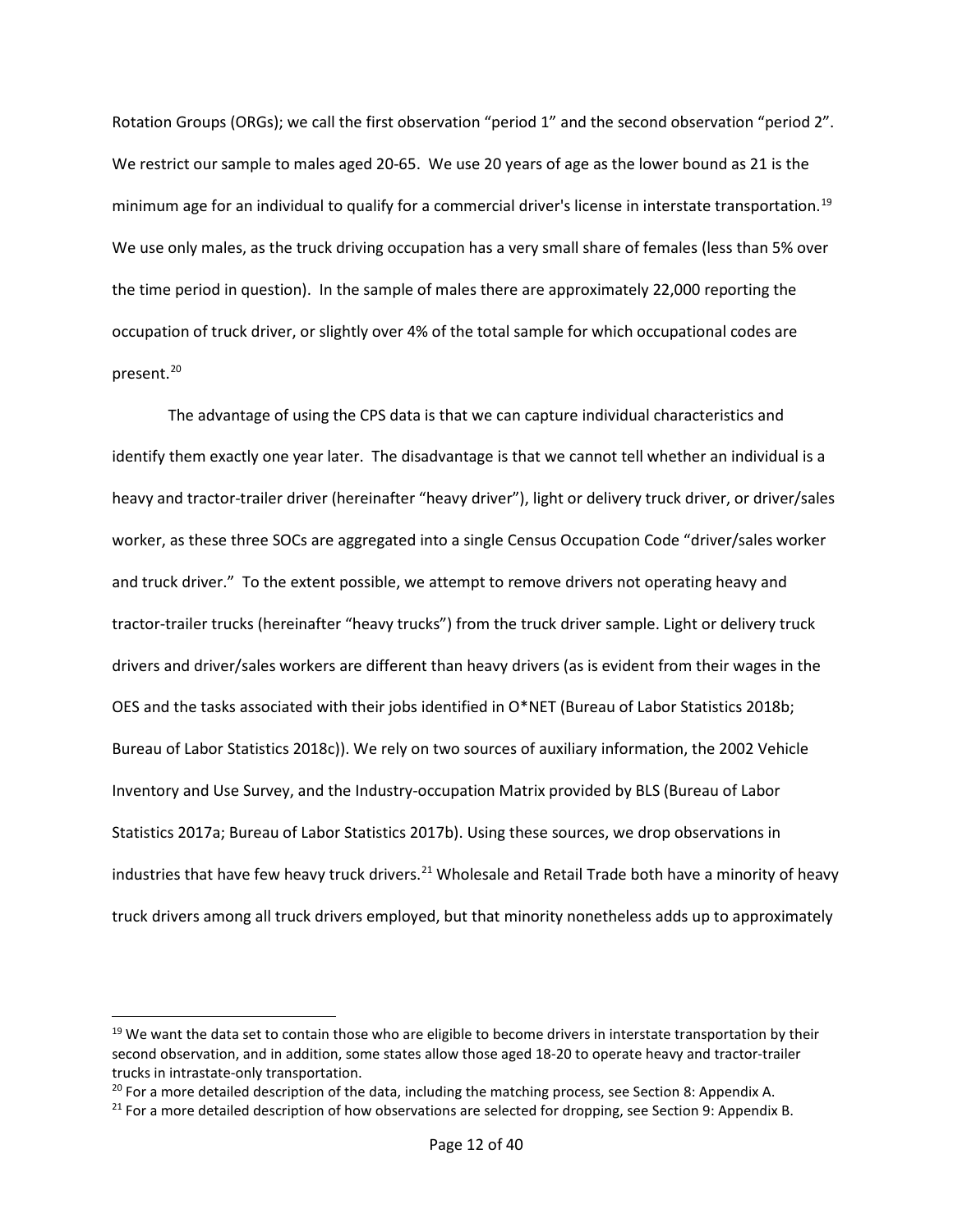15% of all heavy truck drivers. So our default analysis excludes them, and we look to see if results change when we add them back, as a robustness check.<sup>[22](#page-13-0)</sup>

Finally, we reconsider how to categorize drivers in the CPS sample by industry. According to the formal definitions of these two types of trucking operations (described above in Section [2\)](#page-6-0), "for-hire" carriers haul freight as their primary business, while "private carriers" provide trucking services within a firm that is engaged in another primary line of business (Burks, Belzer et al. 2010). In this paper we do not distinguish between for-hire and private carriage in the data in the way that is typically done, based on whether a driver's Census industry code is "Truck Transportation" or not.<sup>[23](#page-13-1)</sup> Instead, we use a more general distinction between for-hire drivers as those employed at establishments in transportation (2 digit categories 48-49 in the North American Industry Classification System (NAICS; United States Census Bureau 2017a), which includes all of "Transportation and Warehousing") on the one hand, and private carriage drivers as those employed at establishments in all other industries, on the other (United States Census Bureau 2017a).<sup>24</sup> After adjusting the identification of which drivers are for-hire and which are private carriage, we are left with the distribution of industries shown in [Table 1.](#page-14-1)<sup>25</sup>

<span id="page-13-1"></span><span id="page-13-0"></span><sup>&</sup>lt;sup>22</sup> Further details are provided in Section [9,](#page-33-0) Appendix B.<br><sup>23</sup> More formally, the trucking designation is NAICS 3-digit code 484 "Truck Transportation" (United States Census

<span id="page-13-2"></span>Bureau 2017c).<br><sup>24</sup> Our results are generally not sensitive to this distinction – results using the more conventional separating of forhire versus private carriage as drivers in trucking versus non-trucking industries are available from the authors upon request.

<span id="page-13-3"></span><sup>&</sup>lt;sup>25</sup> For further details and a comparison of our approach with the conventional one, see Sectio[n 10,](#page-35-0) Appendix C. The reason for making this change is that the categorization of the industry of a driver is based on the primary business at the establishment or location at which the driver is employed, and this can introduce two misclassifications from the standpoint of the definitions of for-hire and private carriage offered above. One is due to private carriage drivers at establishments engaged primarily in trucking, and a second due to drivers at large parcel carriers, whose establishments are classified as part of transportation and warehousing, but not within the trucking industry per se.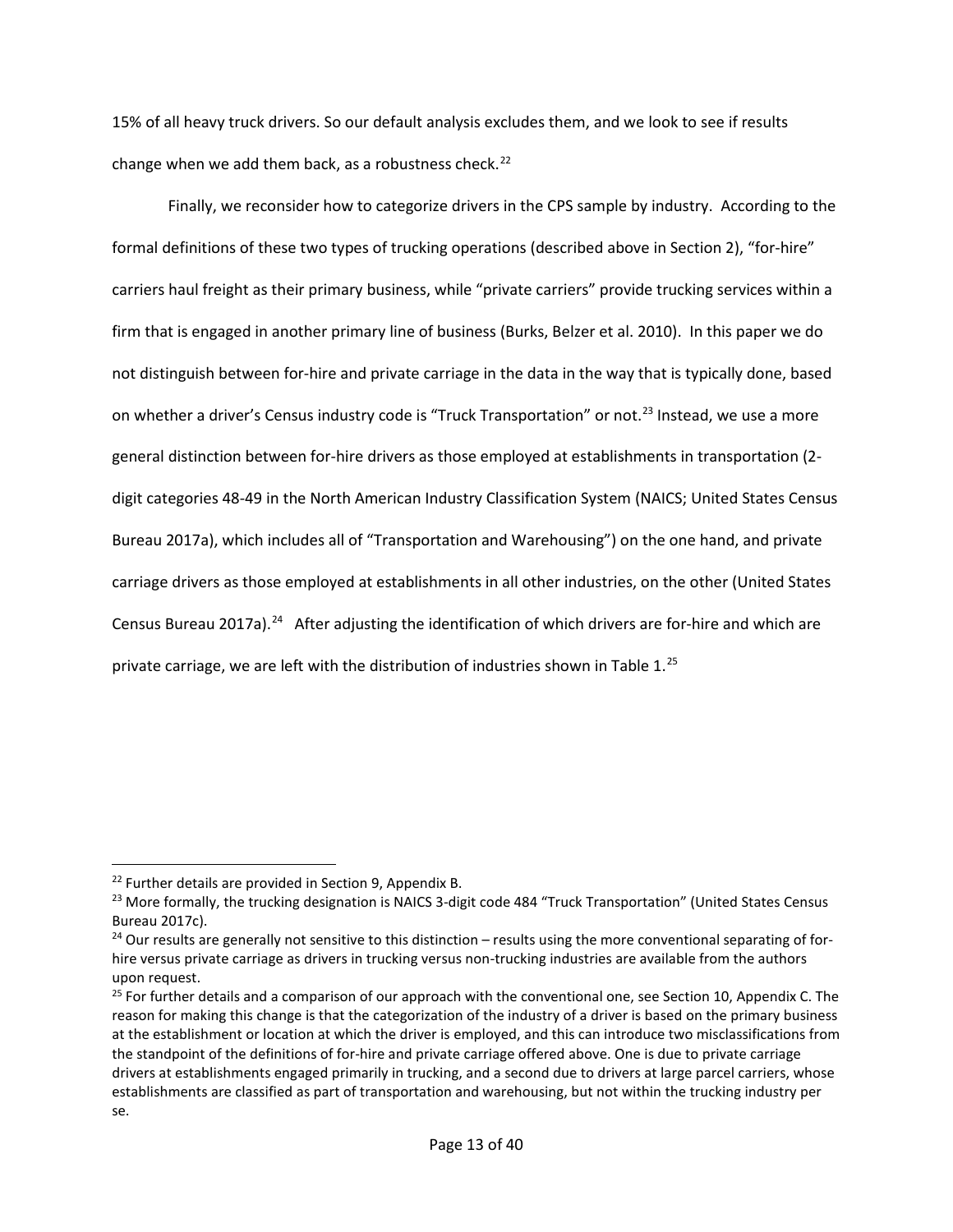<span id="page-14-1"></span>

| Table 1: Industry Distribution of Truck Drivers in the CPS                      |                                 |  |
|---------------------------------------------------------------------------------|---------------------------------|--|
| Industry                                                                        | <b>Percent of Truck Drivers</b> |  |
| Agriculture                                                                     | 1.4%                            |  |
| Mining                                                                          | 1.6%                            |  |
| <b>Utilities</b>                                                                | 0.5%                            |  |
| Construction                                                                    | 6.3%                            |  |
| Manufacturing                                                                   | 8.6%                            |  |
| <b>Wholesale Trade</b>                                                          | 11.9%                           |  |
| <b>Retail Trade</b>                                                             | 10.8%                           |  |
| For-hire                                                                        | 53.4%                           |  |
| Administration, Support, Waste Management, Remediation                          | 5.6%                            |  |
| Source: authors' calculations from CPS outgoing rotation group data, 2003-2017. |                                 |  |

# <span id="page-14-0"></span>4.1. Patterns of Occupational and Industrial Mobility for Truck Drivers

There is a great deal of literature that addresses the question of why workers switch jobs. While the types of switching and models vary between papers, job switching is generally linked to individual preferences, individual abilities, and available opportunities (Bartel and Borjas 1981; Mincer and Jovanovic 1981; Light and McGarry 1998; Neal 1999; Munasinghe and Sigman 2004; James 2011).<sup>[26](#page-14-2)</sup> However, there is limited work in the literature specifically on truck drivers. Two prior non-academic studies for the ATA on labor supply of truck drivers (Christenson, Aames et al. 1997; Global Insight Inc. 2005) focused on the role of alternative job opportunities, such as in unskilled construction work, but this has not been well-examined within the academic literature. Beilock (2005) provided a study of a relatively small number of long-haul drivers of refrigerated trucks, and suggested that the tenure of truck drivers, while relatively short, is not unlike that of individuals in jobs with similar qualifications. This has some support in more general models of occupational switching. James (2011) models multiple scenarios using data from the NLSY97, including occupational clustering and occupational cycling, and finds that there is correlation between laborer and driver jobs within transportation.

<span id="page-14-2"></span> $26$  A tendency for job switchers to experience wage decreases after switching jobs is typically seen as either evidence of a poor initial match (the worker is low ability) or the result of disruptions in tenure lowering wages (in a typical human capital model). The latter is often dismissed in models that find that firm or industry tenure is less important for earnings than total occupational experience (Kambourov and Manovskii, 2009; Neal 1999).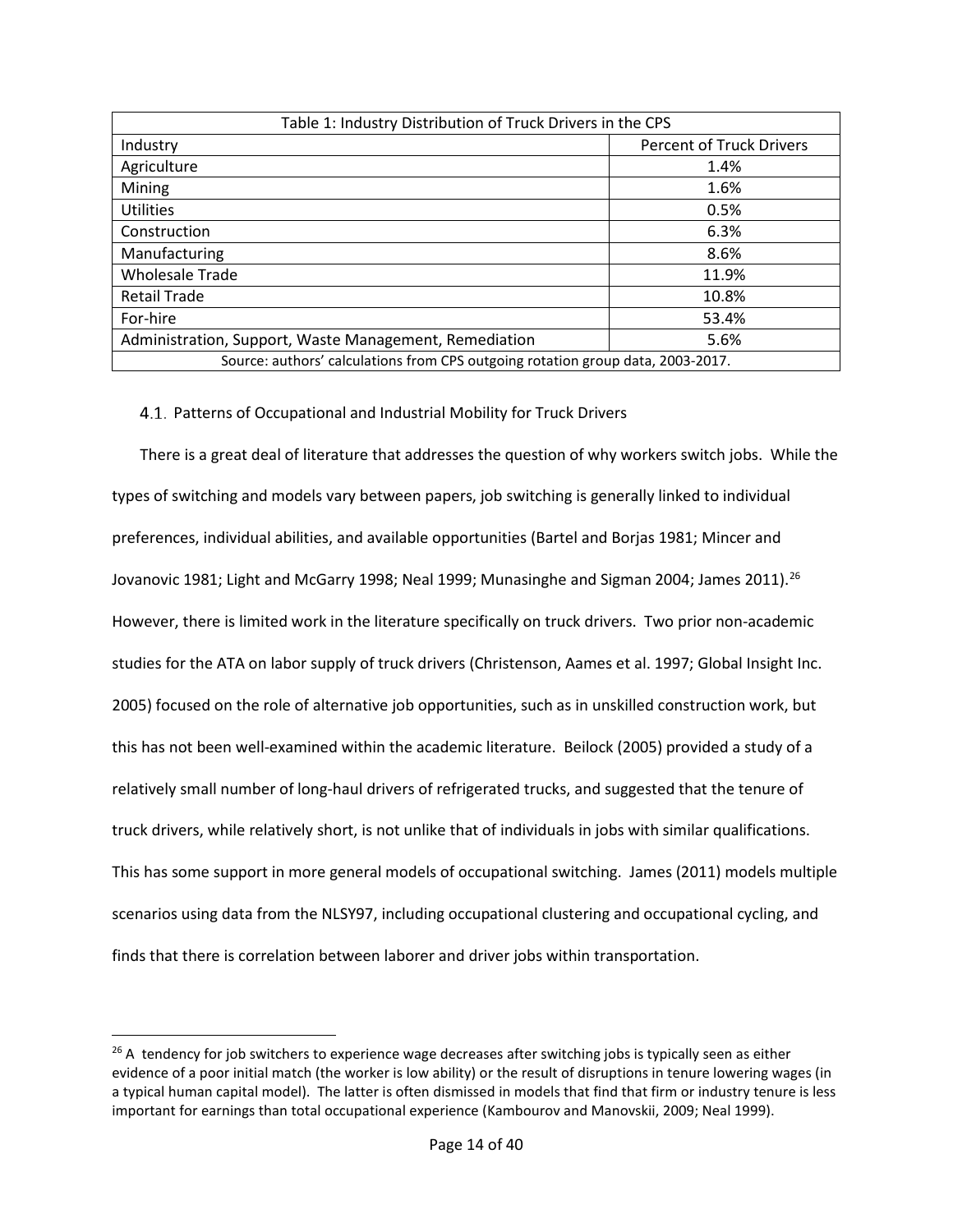We first examine the patterns of industry and occupational mobility visible in CPS ORG data on truck drivers, and then analyze whether typical factors, such as differences in earnings and hours, predict moves into and out of the occupation. All of our analysis will consider for-hire and private carriage drivers separately, since there are systematic differences between the two groups; drivers in for-hire trucking are more likely to be engaged in long-haul trucking and those in other sectors are more likely to be engaged in short-haul trucking (Burks, Monaco et al. 2004a). As can be seen in [Table 2](#page-15-0), the hours and wages of these drivers are substantially different (comparing drivers who are employed fulltime).

<span id="page-15-0"></span>

| Table 2: Characteristics of Those Who Initially Report Employment as a Truck Driver |          |                  |
|-------------------------------------------------------------------------------------|----------|------------------|
|                                                                                     | For-hire | Private Carriage |
| Real hourly wage                                                                    | \$20.27  | \$18.29          |
| <b>Usual hours</b>                                                                  | 46.4     | 42.5             |
| Union                                                                               | 17.9%    | 16.1%            |
| White, non-Hispanic                                                                 | 63.9%    | 65.3%            |
| Black, non-Hispanic                                                                 | 15.1%    | 11.9%            |
| Other Race, non-Hispanic                                                            | 3.1%     | 2.8%             |
| Hispanic                                                                            | 17.9%    | 20.0%            |
| Less than High School Diploma                                                       | 13.2%    | 15.7%            |
| High School Diploma                                                                 | 56.5%    | 56.7%            |
| Some College, Associate or Vocational Degree                                        | 25.4%    | 23.1%            |
| College Degree or Higher                                                            | 4.8%     | 4.5%             |
| Source: authors' calculations from CPS outgoing rotation group data, 2003-17        |          |                  |

Recalling that CPS ORG data allows us to observe the occupation and employment status of the same individuals twice, one year apart ("period 1" and "period 2"), we see in [Figure 3](#page-17-0) that there are substantially different patterns of occupational retention in the two segments. Truck drivers who are employed in private carriage in period 1 are substantially less likely to remain truck drivers in period 2 than are for-hire drivers. Over the entire timespan, we see that roughly 82% of those who were for-hire truck drivers in period 1 remained for-hire truck drivers in period 2. The corresponding figure for private carriage drivers is 71%. Across all drivers in the sample the one-year occupational migration rate is 22%. This is in line with Kambourov and Manovskii (2008) who find occupational mobility of 18% at the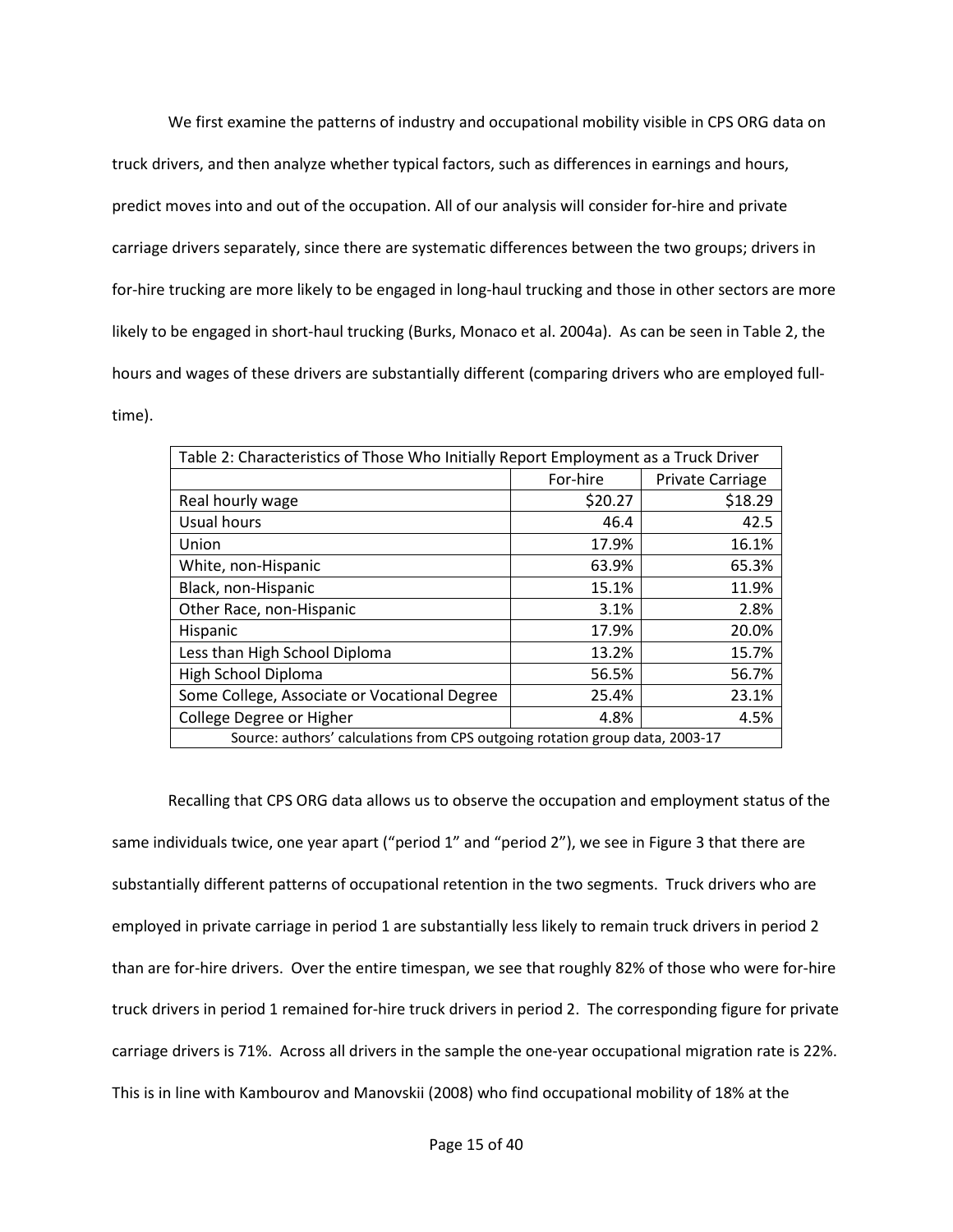relatively detailed "three-digit" level, using Panel Study of Income Dynamics (PSID) data across all workers for an earlier period (1969-1997). Further restricting their findings to workers with demographics similar to truck drivers – high school education or lower and aged 35-40 – the three-digit occupational migration is still 18%, indicating that what we see across all drivers is roughly similar to workers economy-wide, as well as those with similar levels of education.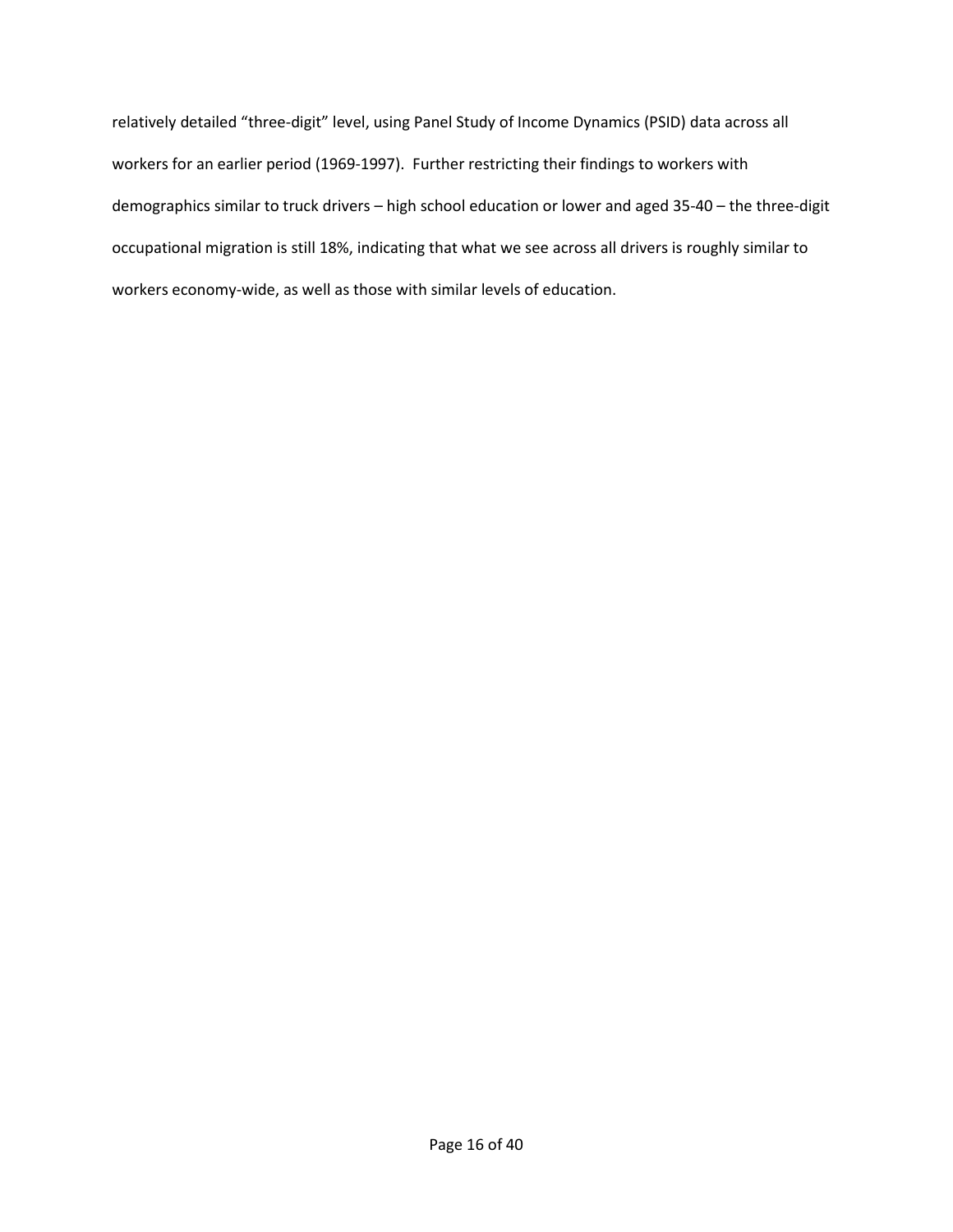<span id="page-17-0"></span>

<span id="page-17-1"></span>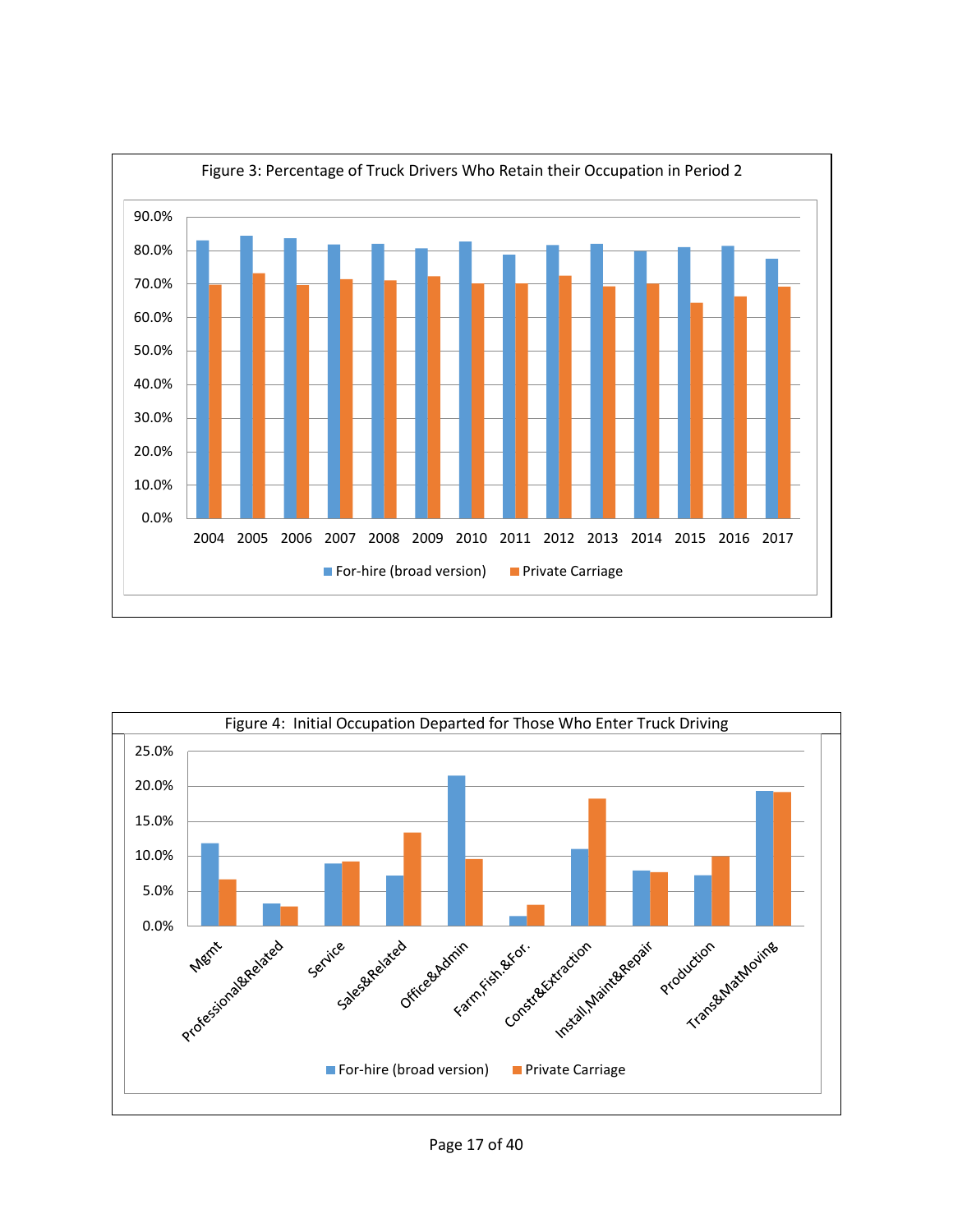Trucking operations in for-hire trucking appear to draw truck drivers from similar occupations as do trucking operations in private carriage (all other industries), with a few differences [\(Figure 4\)](#page-17-1). Both segments draw from construction and extraction occupations, but the proportion drawn by private carriage is approximately 50% higher. Another key occupation is non-trucking transportation and material movers (roughly 19% for both segments), which is not surprising given that freight handlers are more likely to come into contact with truck drivers, making them more familiar with the occupation. Somewhat surprising is the number of truck drivers who are originally managers/executives (especially among for-hire drivers). The largest single three-digit occupation reported within this group is "managers, all other", followed by chief executives and transportation managers. A look at the industries of origin for former managers who became truck drivers shows the most common industries to be trucking and related transportation services. Interestingly, the largest single occupation from which for-hire trucking draws drivers is office and administrative work; the proportion drawn to private carriage from this occupation is less than half as large. This may reflect the fact that office and administrative personnel in for-hire firms have greater contact with drivers than do those in trucking operations situated in other industries.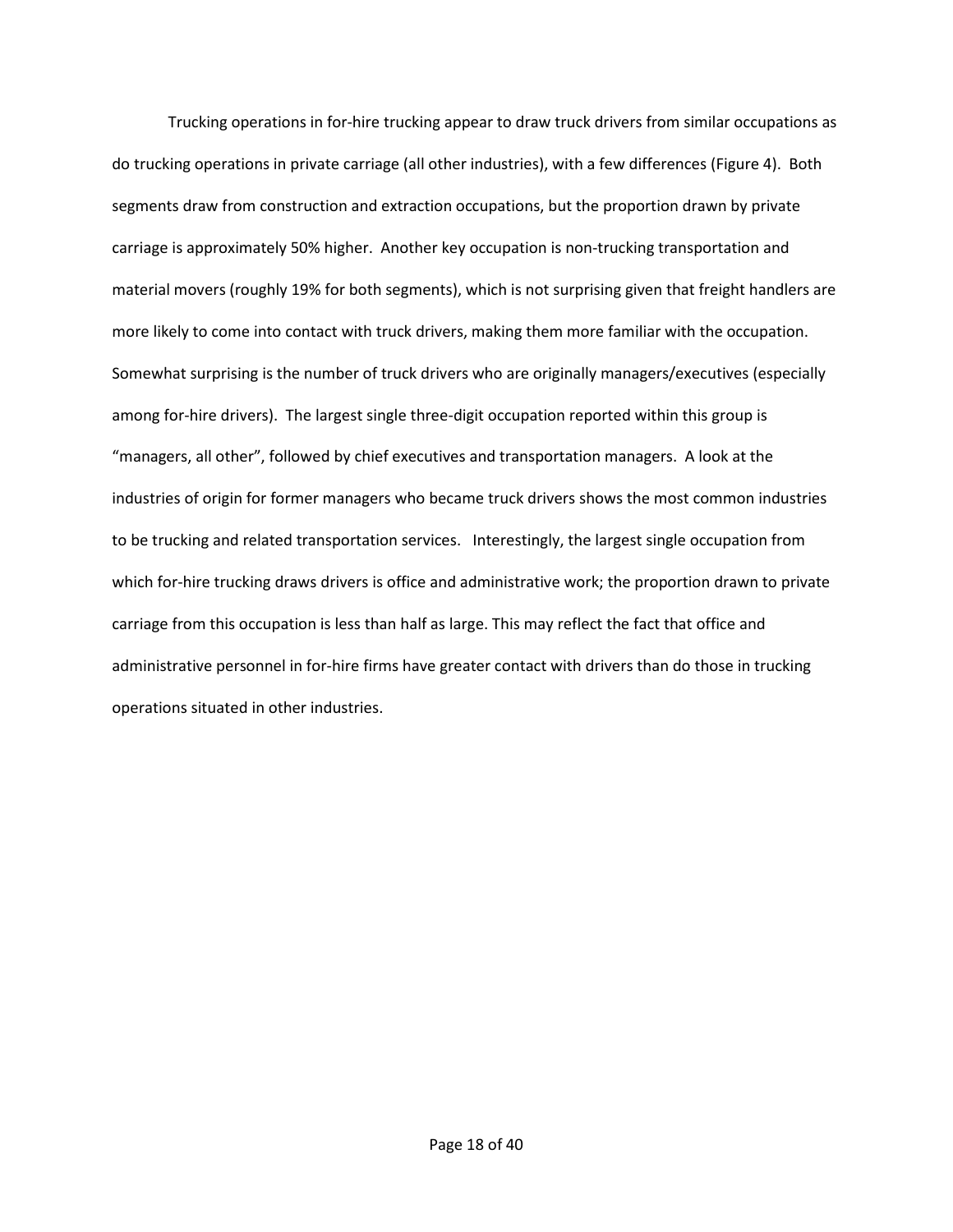<span id="page-19-0"></span>

The occupations to which truck drivers exit are similar in profile to those from which they are drawn [\(Figure 5\)](#page-19-0). The fact that the alternate occupations among those who leave and enter are similar leads us to believe that these jobs (particularly those in production, construction, office and administration, and transportation and material moving occupations) represent a reasonable set of occupations from which potential drivers could be recruited. These findings are broadly in accord with an analysis of data from the Occupational Requirements Survey (Bureau of Labor Statistics 2018f), which shows a pattern of job skills required by heavy truck drivers that suggests those skills are likely to be found in the occupations from which drivers come, and to which drivers exit (Gittleman and Monaco 2017). These occupations may serve as a benchmark for the level of pay and hours that might attract workers into truck driving, and suggest that differences in earnings and hours may be among the things that predict switches between these occupations and truck driving, if the labor market is operating normally.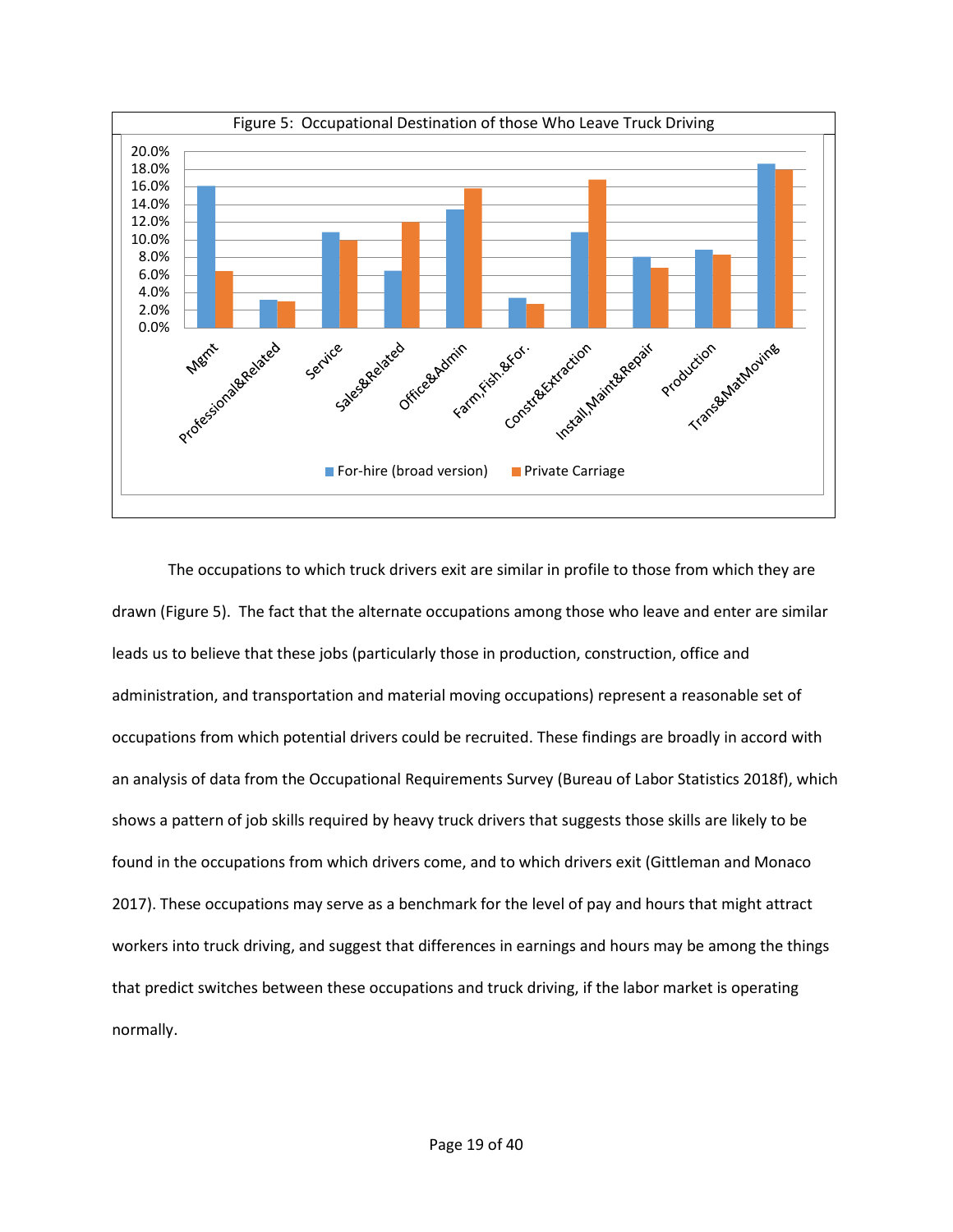<span id="page-20-0"></span>

<span id="page-20-1"></span>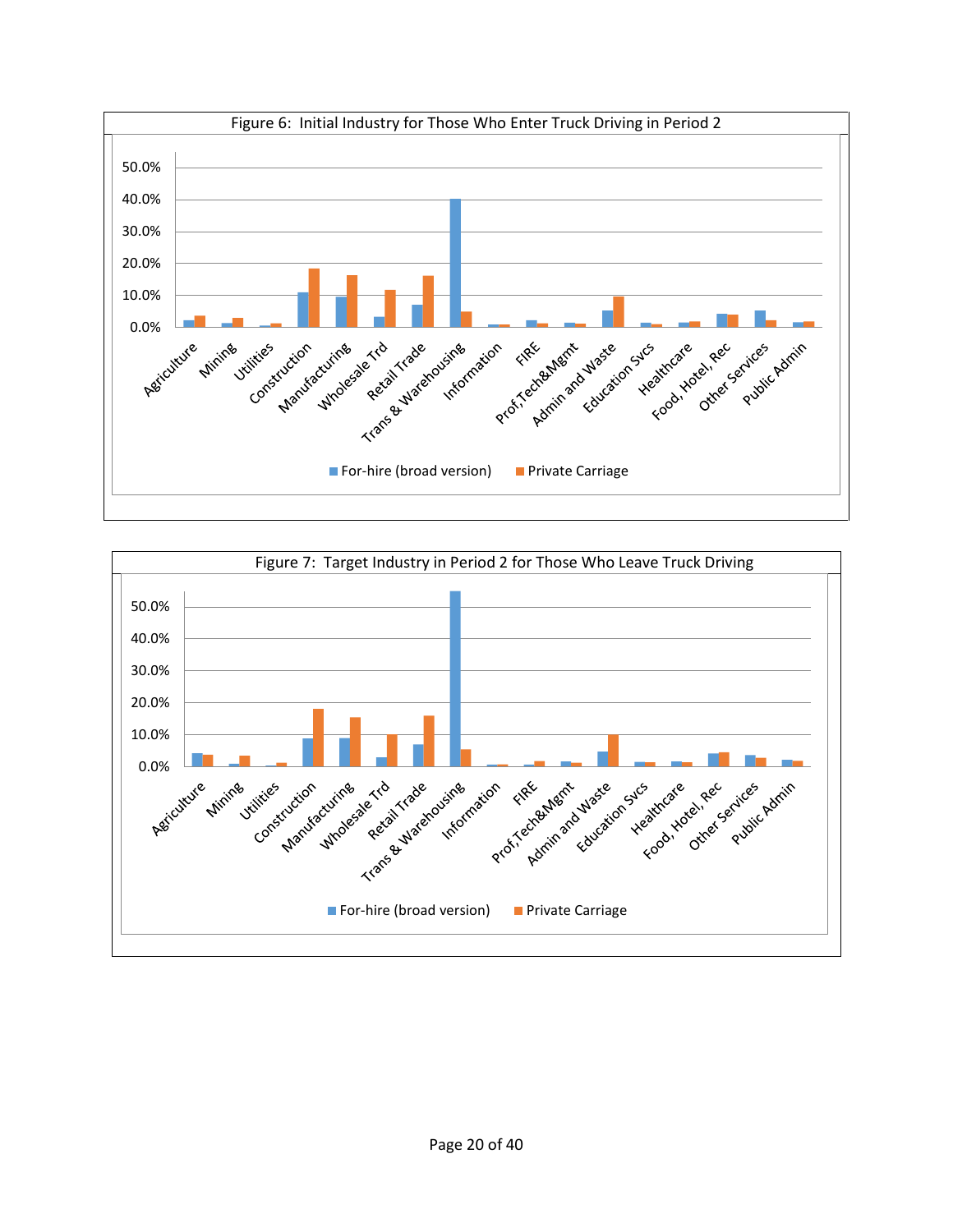We next examine the industries from which drivers enter [\(Figure 6\)](#page-20-0) and to which they exit [\(Figure 7\)](#page-20-1). Not surprisingly, two fifths of the entry into truck driving in the for-hire segment comes from individuals who originally worked in another occupation within transportation and warehousing. Looking at the occupations from which these individuals enter, we find laborers and freight, stock, and material movers; transportation managers/supervisors; dispatchers; and truck and bus mechanics (these total approximately 55% of the three-digit occupational codes). Over half of those leaving for-hire truck driving leave for another occupation in transportation and warehousing, and the distribution of occupations to which the worker moves is remarkably similar. It appears that firms in the for-hire segment might most productively recruit from other areas within their firm or those of their competitors (i.e. workers handling freight at terminals or docks in the transportation and warehousing industries).

Private carriage draws many drivers from the wholesale, retail trade, manufacturing, and construction industries. The detailed occupations in retail trade from which drivers enter include salespersons, cashiers, stock clerks, and laborers. The occupations of laborers and stock handlers appear sensible as job alternatives for truck driving, as private carriage drivers, laborers, and stock handlers would often interact at loading docks.

The construction and manufacturing industries combined are the source of more than a third of entries into truck driving in private carriage, and a fifth in for-hire carriage. The detailed construction and manufacturing occupations to and from which individuals move into and out of truck driving are similar for both for-hire and private carriage. The construction jobs include laborers, operating engineers, carpenters, and highway maintenance workers. The manufacturing jobs include laborers, sales representatives, supervisors, assemblers, and machinists.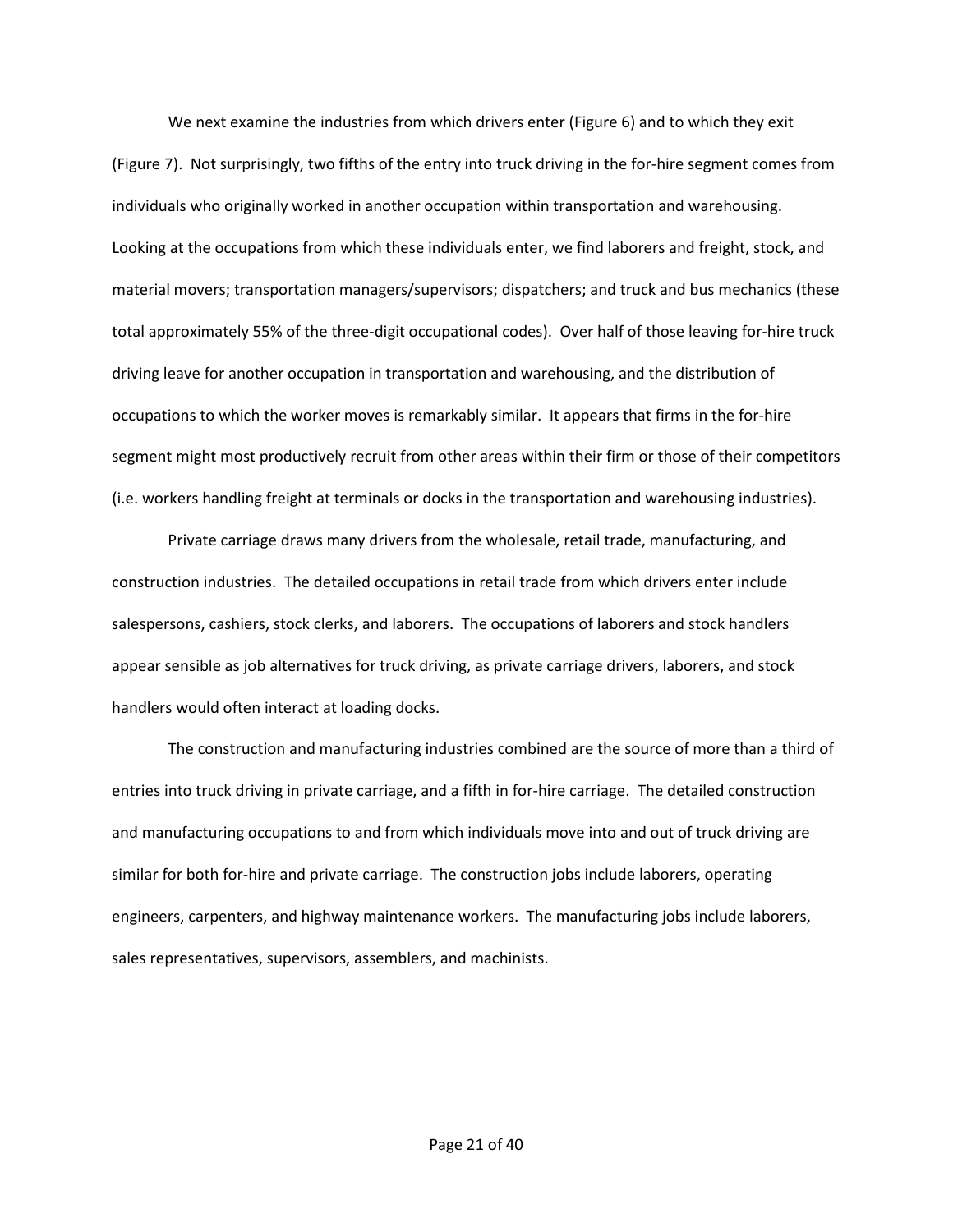|                     |                            |                 | PERIOD <sub>2</sub> |
|---------------------|----------------------------|-----------------|---------------------|
|                     |                            | <b>FOR-HIRE</b> | <b>PRIVATE</b>      |
|                     |                            |                 | CARRIAGE            |
| PERIOD <sub>1</sub> | <b>FOR-HIRE</b>            | 52%             | 5%                  |
|                     | <b>PRIVATE</b><br>CARRIAGF | 5%              | 38%                 |

<span id="page-22-0"></span>Table 3: Distribution of Individuals Who Stay in the Truck Driver Occupation in Both Periods by Major Labor Market Segment and Period of Observation

Finally, we examine the extent of migration between for-hire and private carriage. That is, among individuals who report working as truck drivers in both periods, how many of them change industry segments [\(Table 3](#page-22-0))? The answer is that there is relatively little inter-industry migration of truck drivers. Ninety-one percent of individuals who remain truck drivers in both periods but started in the for-hire segment in period 1 are still working in the for-hire segment in period 2. The figure for private carriage drivers remaining in private carriage is eighty-eight percent.<sup>[27](#page-22-1)</sup>

In sum, although the inability to fully distinguish heavy truck drivers from light and delivery drivers and from driver/sales workers is a limitation in the CPS data, the patterns of occupational and industrial mobility observed in the data make substantive sense. They appear to depict a labor market that stands in natural relationships with other occupations and industries.

<span id="page-22-1"></span> $27$  Replicating the figures and tables in Section 4 using the for-hire/private carriage distinction used in prior literature does not change the results substantially. In table 3, for example, the off-diagonal elements (capturing drivers shifting sectors) are 6%, suggesting that sectoral shifts are not substantively changed by our broader specification of the for-hire driver category.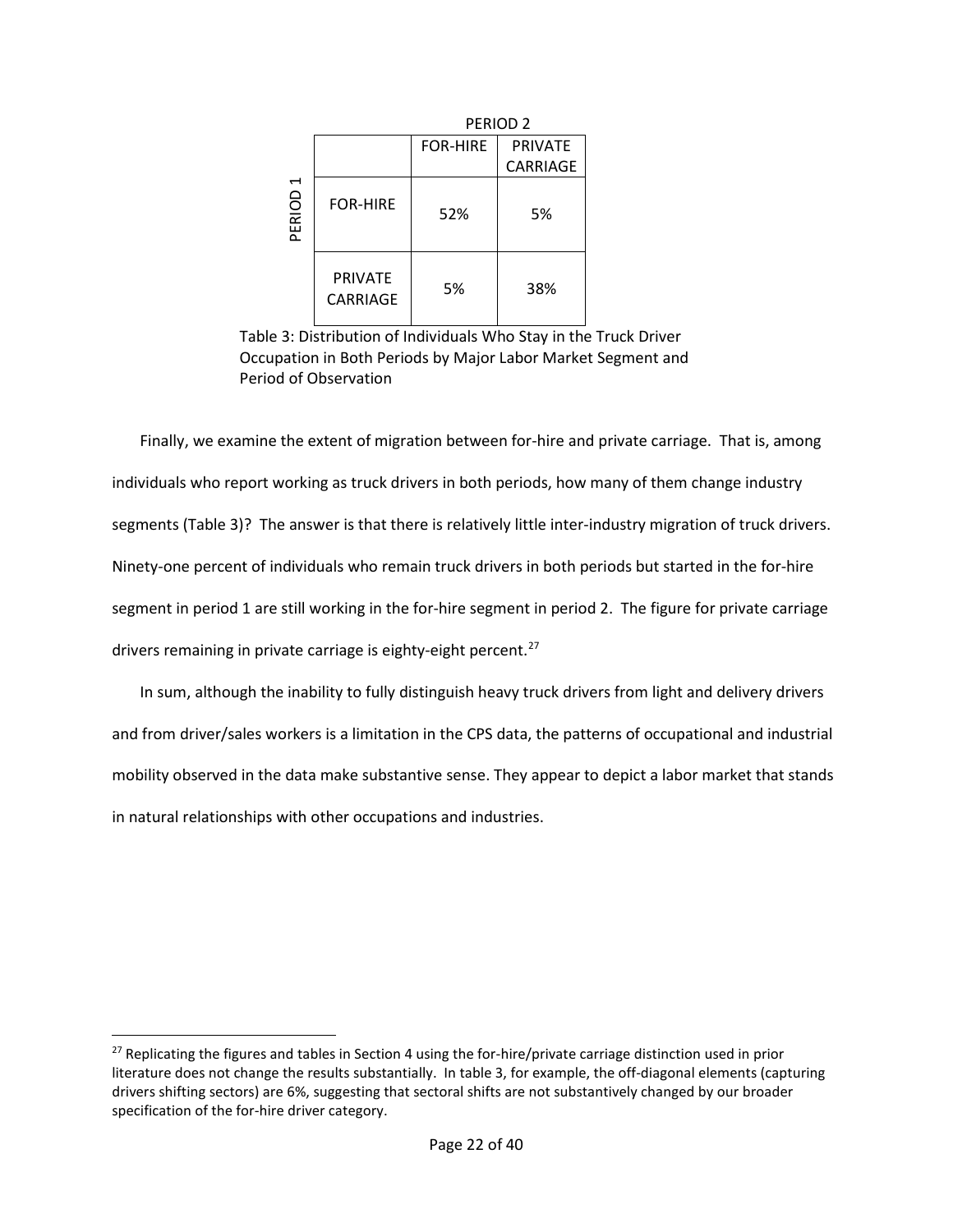#### <span id="page-23-0"></span>5. **CPS Econometric Models of Truck Driver Occupational In- and Out-Migration**

We now turn to the question of whether differences in earnings and hours predict changes of occupation for truck drivers in the manner we would expect if the labor market is operating in a normal fashion.

### <span id="page-23-1"></span>5.1. Exit from Truck Driving

We first examine truck driver occupational out-migration, by modeling the probability that an individual employed as a truck driver in the first period is no longer working as a driver in the second period. We only consider those who are employed in both periods. The dependent variable is binary and takes a value of 1 if the individual has left the truck driving occupation and 0 otherwise. Explanatory variables include standardized age and its square, marital status, race and ethnicity, union status (whether a union member or covered by a collective bargaining agreement), education, Census region, and fixed effects for year of observation. The estimation for drivers in private carriage also includes 2 digit NAICS industry controls and the percent of heavy trucks used in the industry (calculated from the 2002 VIUS data). This last variable is a proxy for the likelihood that the individual is employed as a heavy and tractor-trailer truck driver, as opposed to a light or delivery service driver, or as a driver-sales worker, recalling that we can't distinguish these within the CPS truck driver category, though we have dropped the observations we can identify as most likely to be of these types (Section [4,](#page-11-0) above).

We are interested in the role of earnings and hours in the probability of leaving the occupation. In the first specification we include standardized real weekly earnings and weekly hours, both from period 1, as explanatory variables. We hypothesize that individuals will be more likely to leave trucking to find a better combination of hours and pay elsewhere, which means higher earnings in period 1 should reduce the probability of leaving, all else constant.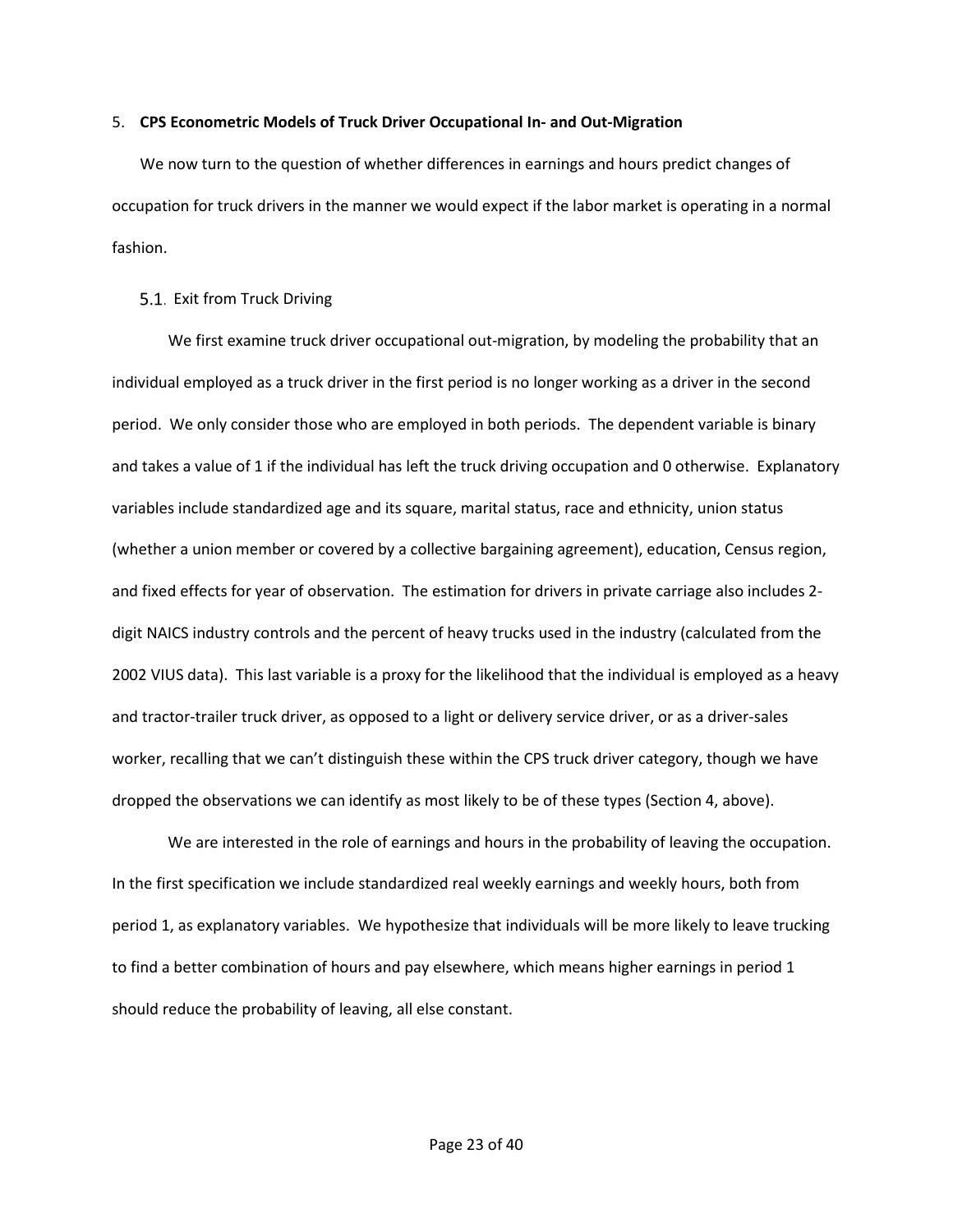The estimated odds ratios for the earnings and hours measures are presented in [Table 4](#page-24-0).<sup>[28](#page-24-1)</sup> In the first specification, those with higher initial weekly earnings are less likely to leave driving in the second period. A one standard deviation increase in weekly earnings decreases the likelihood of leaving for-hire truck driving by 16%. The relationship between hours and the probability of leaving driving is

<span id="page-24-0"></span>

| Table 4: Probability of Exiting Truck Driving Occupation between Period 1 and Period 2.                |            |                  |  |
|--------------------------------------------------------------------------------------------------------|------------|------------------|--|
| Results are presented as odds ratios from logit models.                                                |            |                  |  |
| (OR<1.00 reduces chance of exit, OR=1.00 indicates no effect, OR>1.00 increases chance of exit)        |            |                  |  |
|                                                                                                        | for-hire   | private carriage |  |
| standardized usual hours (P1)                                                                          | $0.779***$ | $0.908**$        |  |
|                                                                                                        | (-5.52)    | (-2.14)          |  |
| standardized weekly earnings (P1)                                                                      | $0.844***$ | $0.747***$       |  |
|                                                                                                        | (-1.67)    | (-2.58)          |  |
| standardized percent heavy trucks                                                                      |            | $0.267***$       |  |
|                                                                                                        |            | $(-18.09)$       |  |
|                                                                                                        |            |                  |  |
| <b>Observations</b>                                                                                    | 5,465      | 6,202            |  |
| (N's reflect the number of truck drivers in the P1 sample)<br>Robust z-statistics in parentheses       |            |                  |  |
| *** $p<0.01$ , ** $p<0.05$ , * $p<0.1$ ; "P1" and "P2" abbreviate Period 1 and Period 2, respectively. |            |                  |  |

also negative – a one standard deviation increase in initial weekly hours makes an individual 20% less likely to leave for-hire carriage. Private carriage results are different in detail but qualitatively similar to those in the for-hire case – drivers with weekly earnings one standard deviation higher than the mean are 25% less likely to leave the occupation, and those with weekly hours one standard deviation higher than the mean are 9% less likely to leave truck driving than those at the mean. Additionally, for private carriage truck drivers there is lower likelihood of leaving if the driver is in an industry with a higher percentage of heavy trucks. Those working in an industry with a percentage of heavy trucks one standard deviation higher are only 25% as likely to leave truck driving as those at the mean. This suggests that heavy and tractor-trailer truck drivers are less likely to leave the broad CPS category of trucking than light and delivery service drivers or driver sales workers.

<span id="page-24-1"></span> $28$  Full regression results are available from the authors. We also explored models that use hourly wage rather than weekly earnings, finding little difference.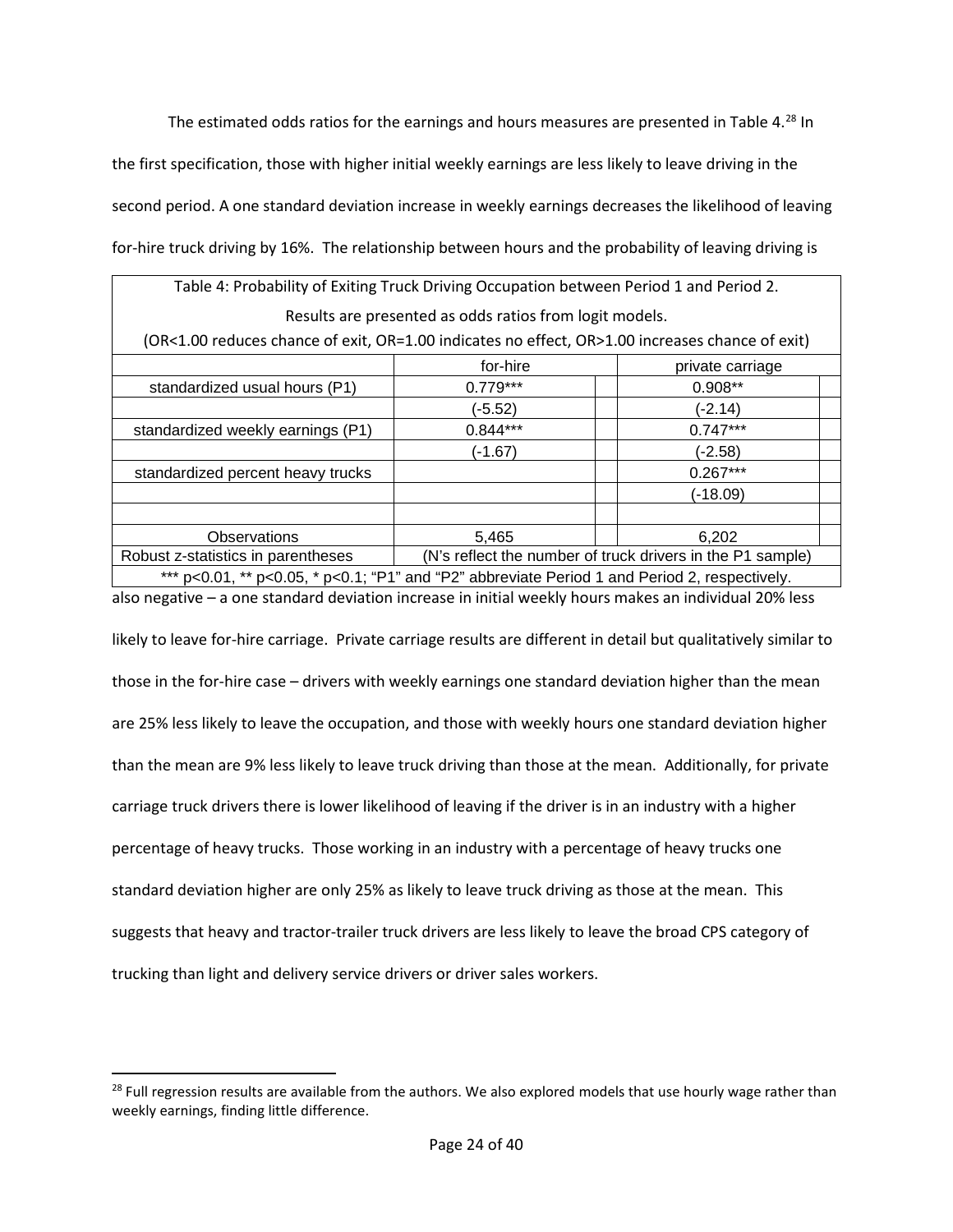#### <span id="page-25-0"></span>5.2. Entry into Truck Driving

We next turn to estimating the probability of entering truck driving. The sub-sample used for estimation is different than that of the exit model, which included all individuals who were drivers in period 1. Here we only include those workers who changed occupations between periods ("movers"). To find these workers in the CPS, we compare 3-digit occupations between the two periods and designate those who change codes as movers. Some of the movers may, in fact, be those who still work the same job, but were coded differently in both periods. To overcome this, we consider "large" occupations (those with at least 1,000 observations in the data set).

Using this sub-sample, we first want to get a sense of whether truck drivers are more or less likely to switch occupations between periods as compared to individuals in other occupations. We estimate a logit model of changing occupations across all occupations (due to the size of the output, results are not presented in this paper and are available from the authors upon request). We include the same controls as in the exit model, along with a series of 3-digit occupational dummies, with truck driver as the reference (i.e. omitted) group. Somewhat surprisingly, we find that the odds ratios estimated for most occupations are greater than one, which indicates that males working in all other occupations in the first period are more likely to leave their occupation in period 2 than those in truck driving. As a robustness check, we then restrict the sample to those with a high school education or less (as these workers may be less likely to migrate between jobs due to reduced opportunities). Again, we find that individuals in other occupations besides truck driving are more likely than truckers to leave for a different occupation. This provides additional evidence that the mobility patterns of truck drivers are not out of step with other blue-collar jobs – while some parts of the occupation may have high turnover at the level of firms (i.e. quitting from a specific motor carrier to switch to another, while staying a driver), as a group, truck drivers appear to have higher levels of occupational attachment than other occupations requiring similar human capital.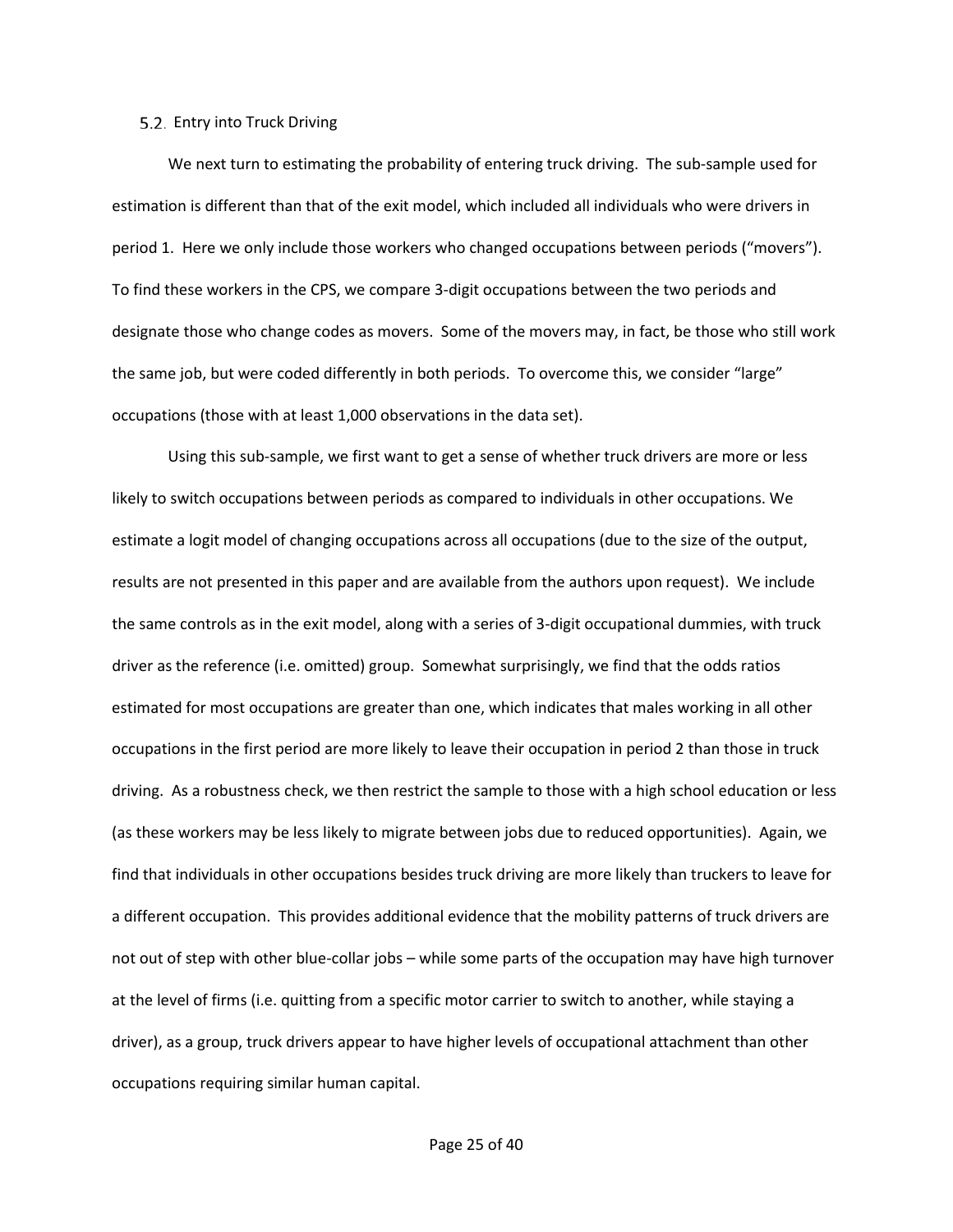Next we turn to the main point of this section: estimating the probability of individuals entering truck driving, conditioned on the fact that they changed jobs between the two periods (that is, among the sample of movers). Again, we estimate the models separately for for-hire and private carriage. The specification is similar to the exit model – explanatory variables include individual characteristics, location, and industry controls. The focus, again, is on the role of earnings and hours in the likelihood of entering the truck driving occupation. Earnings variables compare current income to the average income in trucking, based on the same argument about a "reasonable expectation" as for the exit model.

Higher initial pay reduces the odds of entry to truck driving jobs in period 2, while higher initial hours increases the odds of entry, for both the for-hire and private carriage specifications. This suggests that those entering truck driving see it as an avenue to increased income (hence the pay effect) and were initially working longer hours than the mean in their period 1 occupation (making the relatively

| Table 5: Probability of Entering Truck Driving in Period 2 among Occupation Switchers.            |            |                  |  |
|---------------------------------------------------------------------------------------------------|------------|------------------|--|
| Results are presented as odds ratios from logit models.                                           |            |                  |  |
| (OR<1.00 reduces chance of entry, OR=1.00 indicates no effect, OR>1.00 increases chance of entry) |            |                  |  |
|                                                                                                   | for-hire   | private carriage |  |
| standardized usual hours                                                                          | $1.120**$  | $1.115**$        |  |
|                                                                                                   | (2.24)     | (2.47)           |  |
| standardized weekly earnings                                                                      | $0.652***$ | $0.639***$       |  |
|                                                                                                   | (-3.64)    | (-4.80)          |  |
| <b>Observations</b>                                                                               | 85,977     | 86,298           |  |
| (Ns reflect the total number of occupation changers)<br>z-statistics in parentheses               |            |                  |  |
| *** p<0.01, ** p<0.05, * p<0.1                                                                    |            |                  |  |

long hours of driving more tolerable). In summary, an econometric analysis of entry into the truck driver occupation, and exit from it to other occupations, shows the patterns predicted by economic theory.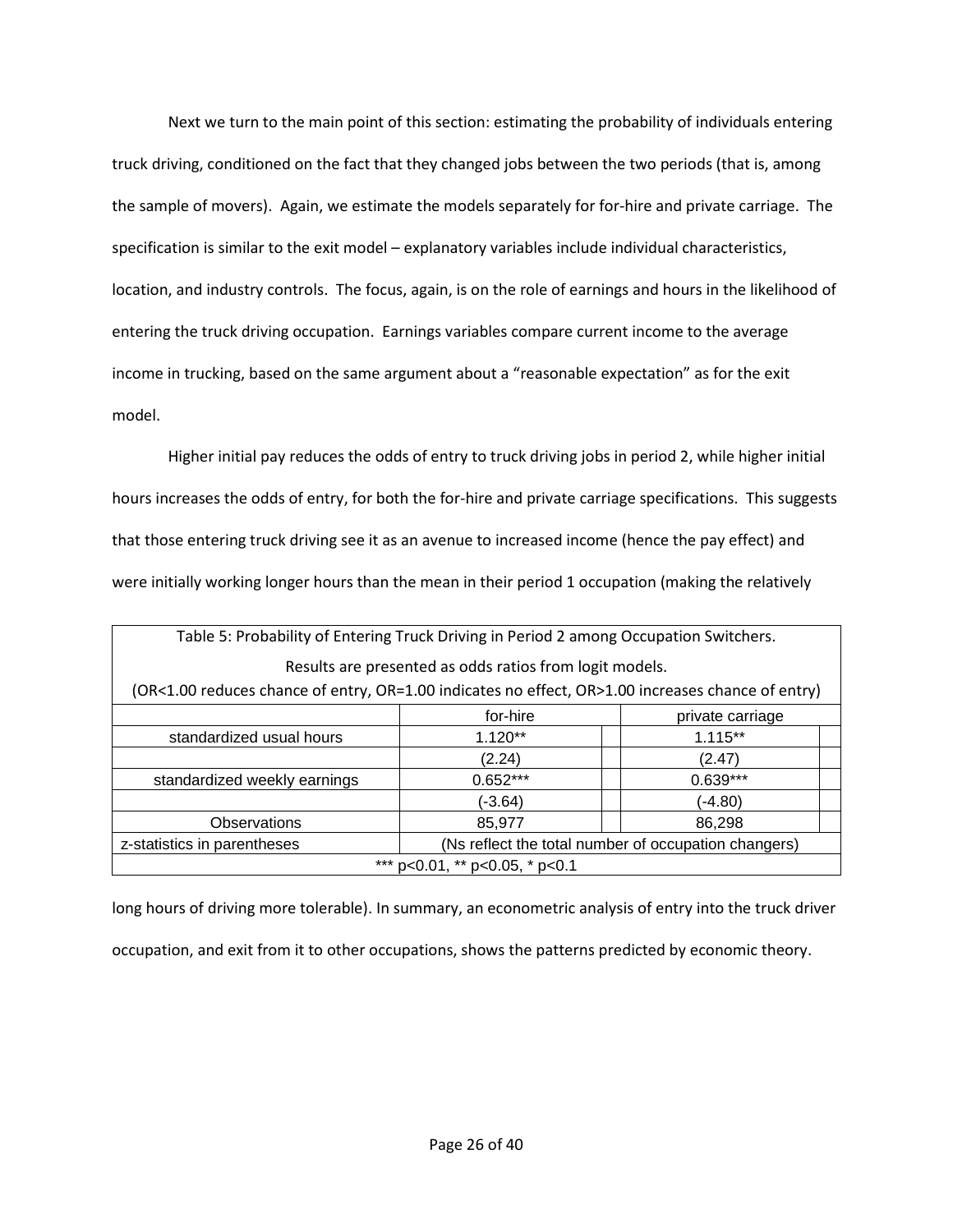#### <span id="page-27-0"></span>6. **Why Do Motor Carriers Perceive a Truck Driver Shortage?**

How, then, do we reconcile the finding that truck driving is a relatively stable occupational choice, with migration driven in a predictable way by earnings and hours, with the view from managers in the trucking industry that the labor market for truck drivers has a serious and persistent shortage? We suggest that the truck driving occupation is actually a composite of driving labor market segments, and that one segment in particular, long distance TL, is a "secondary market" (Cain 1976; Dickens and Lang 1993). Long distance TL is characterized by high levels of competition and very limited ability to differentiate prices in the product market, resulting in labor market conditions in which individual firms are forced to accept high turnover as a cost-minimizing response to their competitive position in the market for their outputs (Burks, Carpenter et al. 2008).

The ATA distinguishes between high turnover rates and a labor market shortage in its most recent driver shortage report (Costello 2017a), but also argues the long distance TL segment is the focus of the shortage: "The vast majority of the shortage is within the over-the-road, or non-local, for-hire truckload sector" (Costello 2017a, p. 7), and the shortage of drivers and high turnover are empirically linked in the analysis offered. Other industry stakeholders also see high turnover, along with anecdotal evidence from carrier managers reporting "unseated trucks," as the key evidence for a driver shortage (Lockridge 2015).

The persistently high turnover faces managers in the TL segment, who employ between one sixth and one fourth of all heavy and tractor-trailer truck drivers,<sup>29</sup> with a real business problem: managing recruitment and retention when many individuals entering the occupation in this specific part of the trucking industry discover the working conditions and earnings to be unattractive (Viscelli 2016). One

<span id="page-27-1"></span><sup>&</sup>lt;sup>29</sup> The lower figure is implied in estimates of the number long haul drivers by Gittleman and Monaco (2017); the higher figure is arrived at by taking 2/3 of the total employment recorded in the 2012 Economic Census for NAICS classifications 484121 "General freight trucking, long-distance, truckload" and 484230 "Specialized freight (except used goods) trucking, long-distance" and dividing by the total number of heavy and tractor-trailer drivers that year.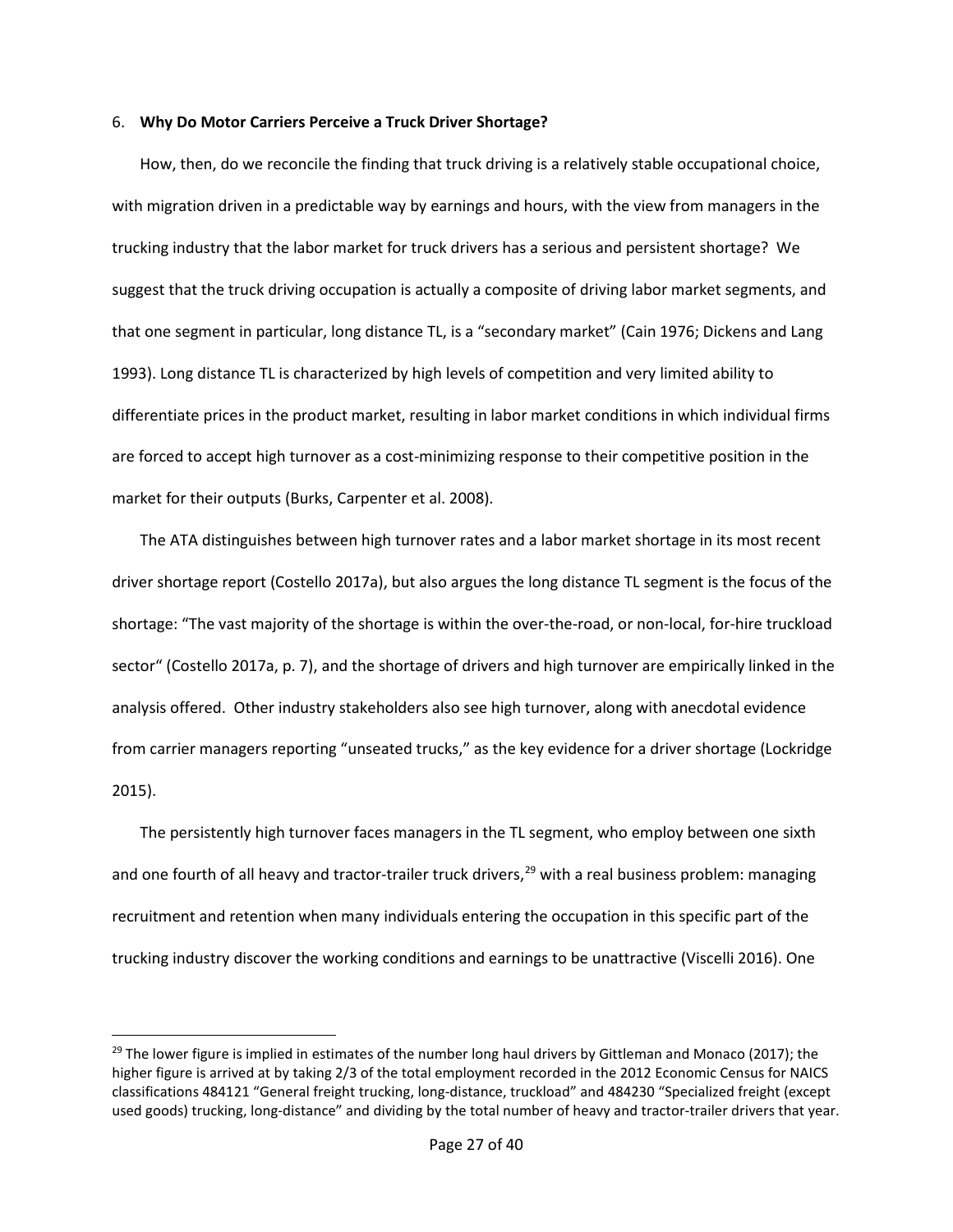empirical indicator of the magnitude and persistence of this issue is that the American Trucking Associations survey of carriers shows that between 1995 and 2017, the annual turnover rate at large TL carriers averaged 94% and that at small TL carriers 79%, while that at firms in a different segment, lessthan-truckload (LTL) carriers, who were surveyed 2000-2017, averaged only 11.7%. During the depths of the recession of 2008, in the first quarter of 2010, the large TL carrier annual turnover rate bottomed out at 39%, and the small TL carrier one hit 35% (ATA Economics Department 2017a; ATA Economics Department 2017b). Further, the problem of managing recruitment and retention becomes harder to solve when the industry has a lagged pricing response to a positive demand shock, because much TL freight moves under contracts, and aside from a spot market, freight rates do not adjust upward quickly. This happened twice post-recession, in 2014 and again in 2018.

However, economists would not regard high turnover rates and the associated problems of recruiting and retaining drivers in this part of trucking as either a long term shortage (since wages rise, with a lag, when product market and then the derived demand for labor increases). Nor would it be called a "broken market," except to the extent that one might use that term for a secondary labor market segment due to the associated high turnover as an indicator that jobs in this segment are relatively unattractive to many potential employees.

The high turnover in this segment does not show up in the analysis of the present paper for two reasons. First, drivers in the long distance TL segment are a fraction of the total number of heavy and tractor-trailer truck drivers (we estimated between one sixth and one fourth above). Second, CPS data only gives us an indirect look at firm-specific turnover, as there is no job tenure variable in the data, and the only firm exits seen in the ORG data are those that are also either occupation or industry exits.

#### <span id="page-28-0"></span>7. **Conclusion**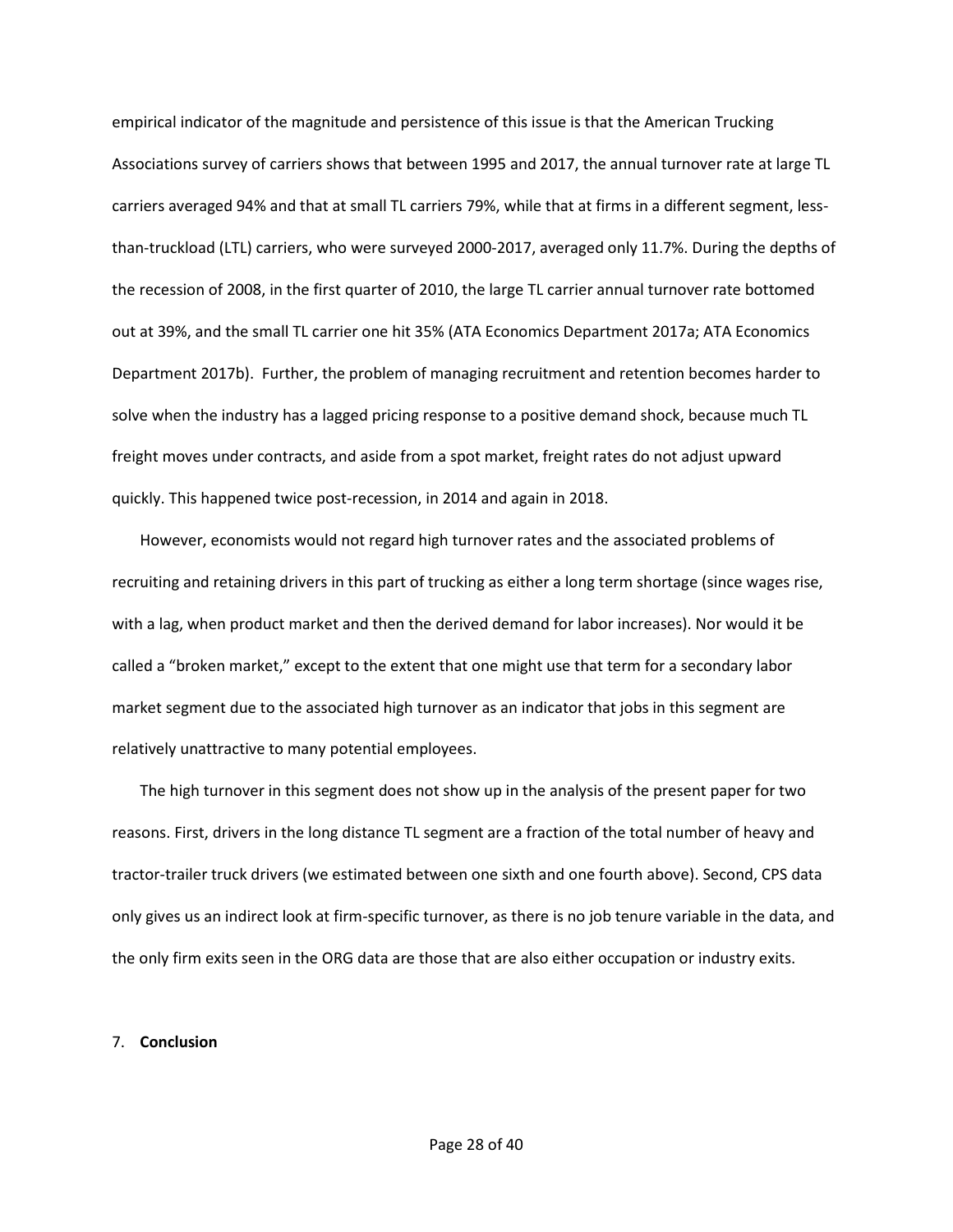The truck driving occupation is often portrayed by the industry and in the popular press as beset by high levels of turnover and persistent "labor shortages" (Casey 1987; Mele 1988; Cooke 1989; ATRI Staff 2005; Costello 2017; Long 2018; Meyersohn 2018). Our analysis of the Occupational Employment Statistics data agrees that the labor market for heavy and tractor trailer truck drivers shows markers of a "tight" labor market over the period since 2003: employment has been resilient and nominal annual wages have exceeded those of other blue-collar jobs with similar human capital requirements.

Using data from the Current Population Survey, we modeled exit from and entry to the occupation and find that occupational migration among drivers is similar in magnitude to that in other blue collar occupations (Kambourov and Manovskii 2008). From the short panels available in the CPS Outgoing Rotation Groups data we cannot see cycling in and out of occupations for an individual over his career, however, the occupations from which drivers enter and to which they leave are similar – construction, production, and non-trucking transportation jobs – providing evidence that drivers consider the earnings and hours of these jobs as alternatives to trucking.

Econometric models of in and out-migration of drivers support this. Drivers with higher earnings and hours in period 1 are less likely to leave driving in period 2. Those who enter driving in period 2 tend to have lower earnings and higher hours in their initial job. Perhaps most surprising, a basic model of moving between occupations shows that truck drivers have lower occupational migration than other workers with similar education levels. This suggests that in the aggregate, the labor market for truck drivers works about as well as labor markets for other blue collar occupations. Whether one thinks that is a satisfactory outcome depends on one's view of the evolution of wages and conditions in other blue collar labor markets in the US over the relevant time period, a topic which is beyond the scope of the present paper (Mishel, Bivens et al. 2012). But nothing in the available evidence suggests there will be an actual shortage of drivers which will bring about "severe supply chain disruptions resulting in significant shipping delays, higher inventory carrying costs, and perhaps shortages at stores" (Costello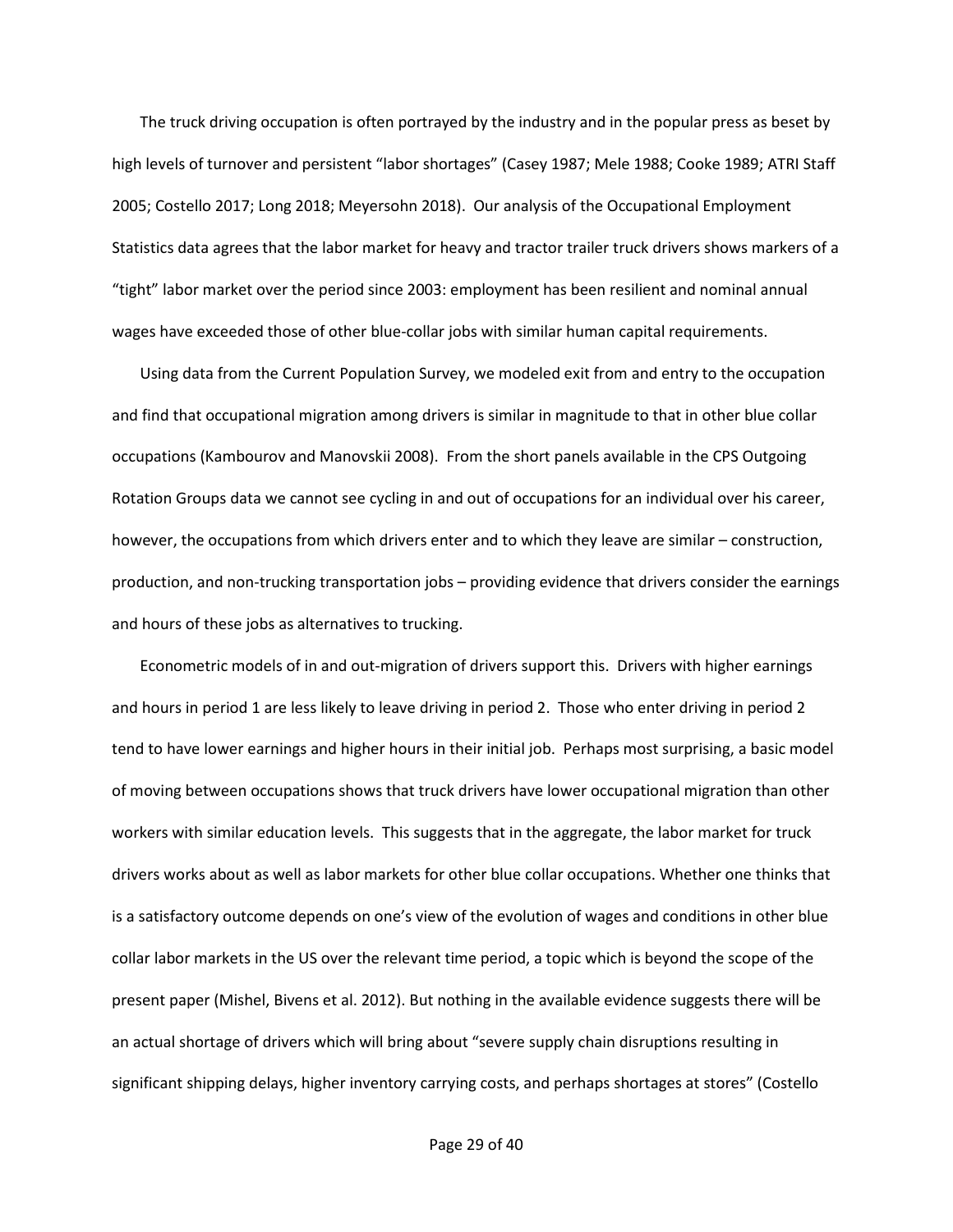2017a) as a long run result. Of course, short term increases in the demand for freight movements can produce the same short term labor supply issues for truck drivers as may arise in any occupation, especially if coupled with simultaneous higher demand for labor in the occupations identified in this paper as the primary alternatives for truck driving, as can happen when there is a sufficiently robust macroeconomic expansion.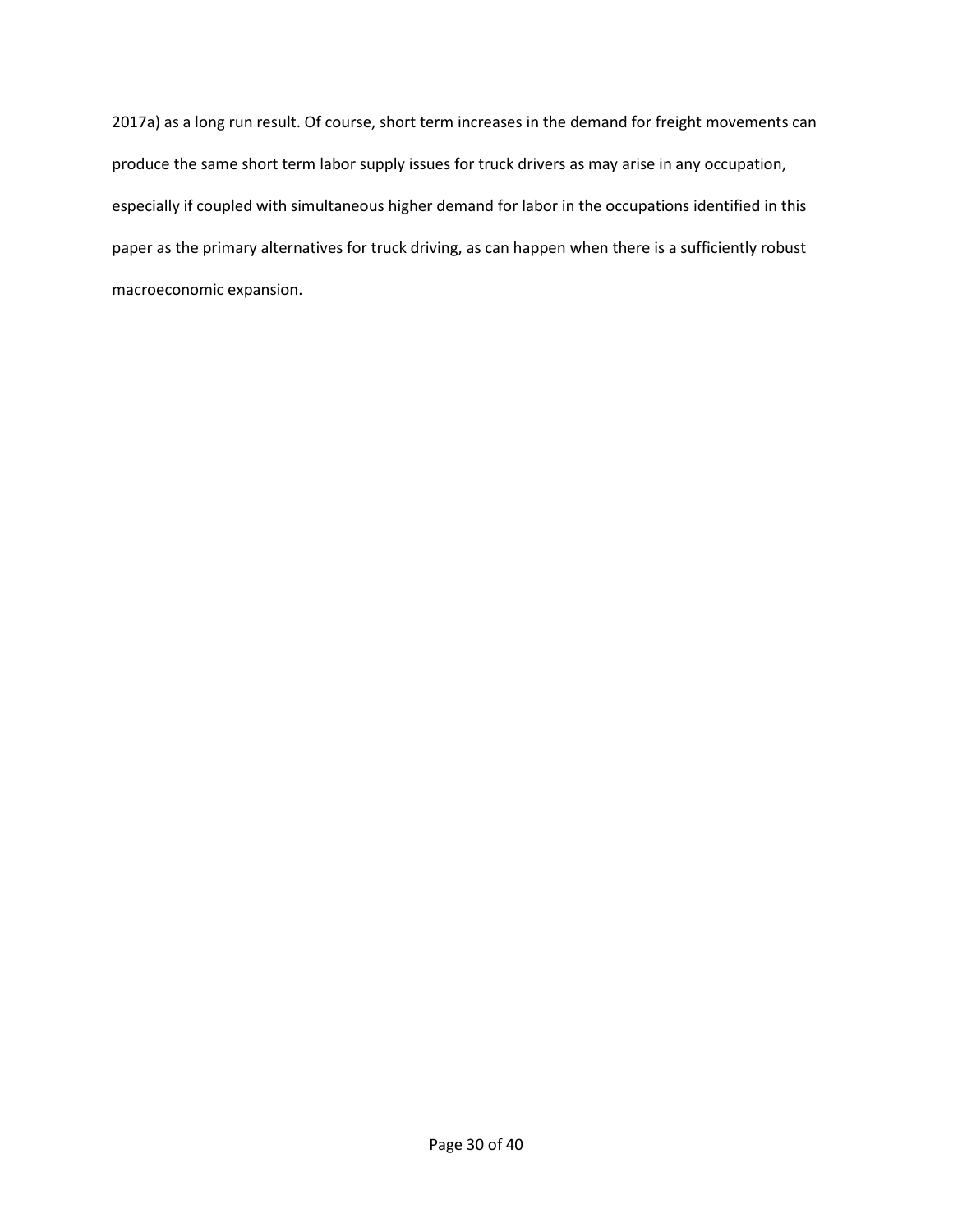#### <span id="page-31-0"></span>8. Appendix A: Construction of Matched Outgoing Rotation Group CPS Files

We use data from the CPS Outgoing Rotation Groups (ORG) files from 2003-2017 from the Center for Economic and Policy Research (Dew 2018). Individuals in the CPS are surveyed for four consecutive months and asked the key labor questions (such as industry and occupation) in the fourth month. They leave the survey for eight months at which point they are picked up for another four months, and again asked key labor questions in the fourth month. Thus, though the CPS is technically a cross-sectional data set, short panels that contain information on earnings, hours, occupation and industry can be constructed by matching individuals in their fourth month of their first and second spells (exactly one year apart).

There are technical issues that arise when matching CPS data files. Though the CPS data files can be used to exploit the longitudinal information, the survey is not intended to be a panel, and relatively little effort is made to deal with non-response in the second period. Thus, there is a significant amount of attrition in the data after the first observation of each individual in the ORG, resulting from non-response, death, and relocation (Madrian and Lefgren 1999). Because individuals are not uniquely identified in the data, one needs to be cautious when matching. Following prior studies, we use HHID, HHNUM, LINENO, STATE and MONTH variables to identify potential matches and then check for inconsistencies in sex, race, and age across the two periods to identify and eliminate false matches. Doing this we are able to match roughly 70% of period 1 respondents in the data, in line with Neumark and Kawaguchi (2004).

Neumark and Kawaguchi (2004) compare attrition in the CPS to the Survey of Income and Program Participation (SIPP; US Census Bureau 2018) and generally find relatively small amounts of attrition bias. Given that we are focused on working age males, we think that the amount of potential attrition bias is relatively low. There should be relatively low mortality among 21-65 year-olds (Madrian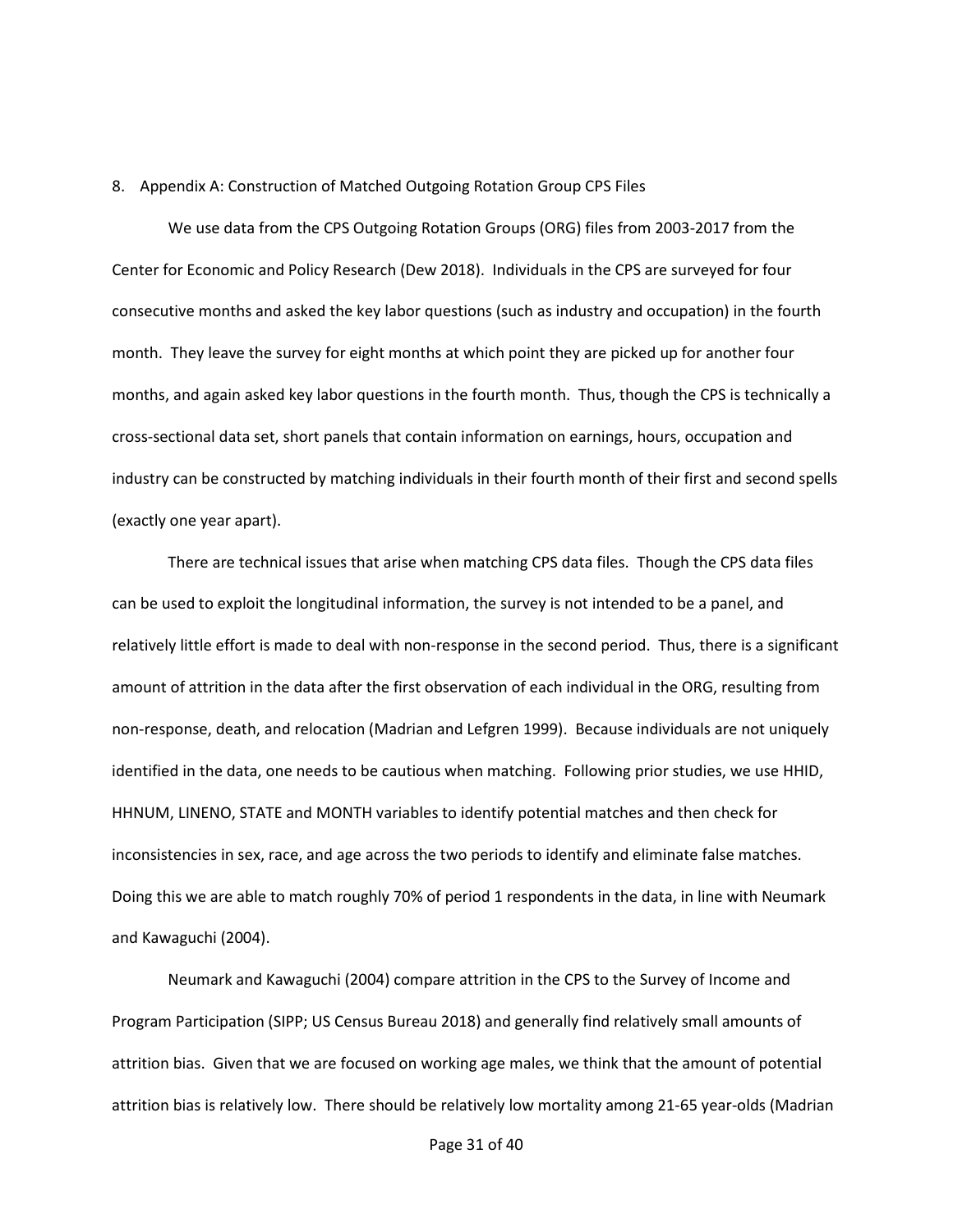and Lefgren (1999) find the highest rates of mortality attrition at substantially higher ages). Adverse economic experiences (such as layoff/firing) might lead to attrition, but, since our analysis focuses on those employed in both periods, this should have minimal effect on our empirical models.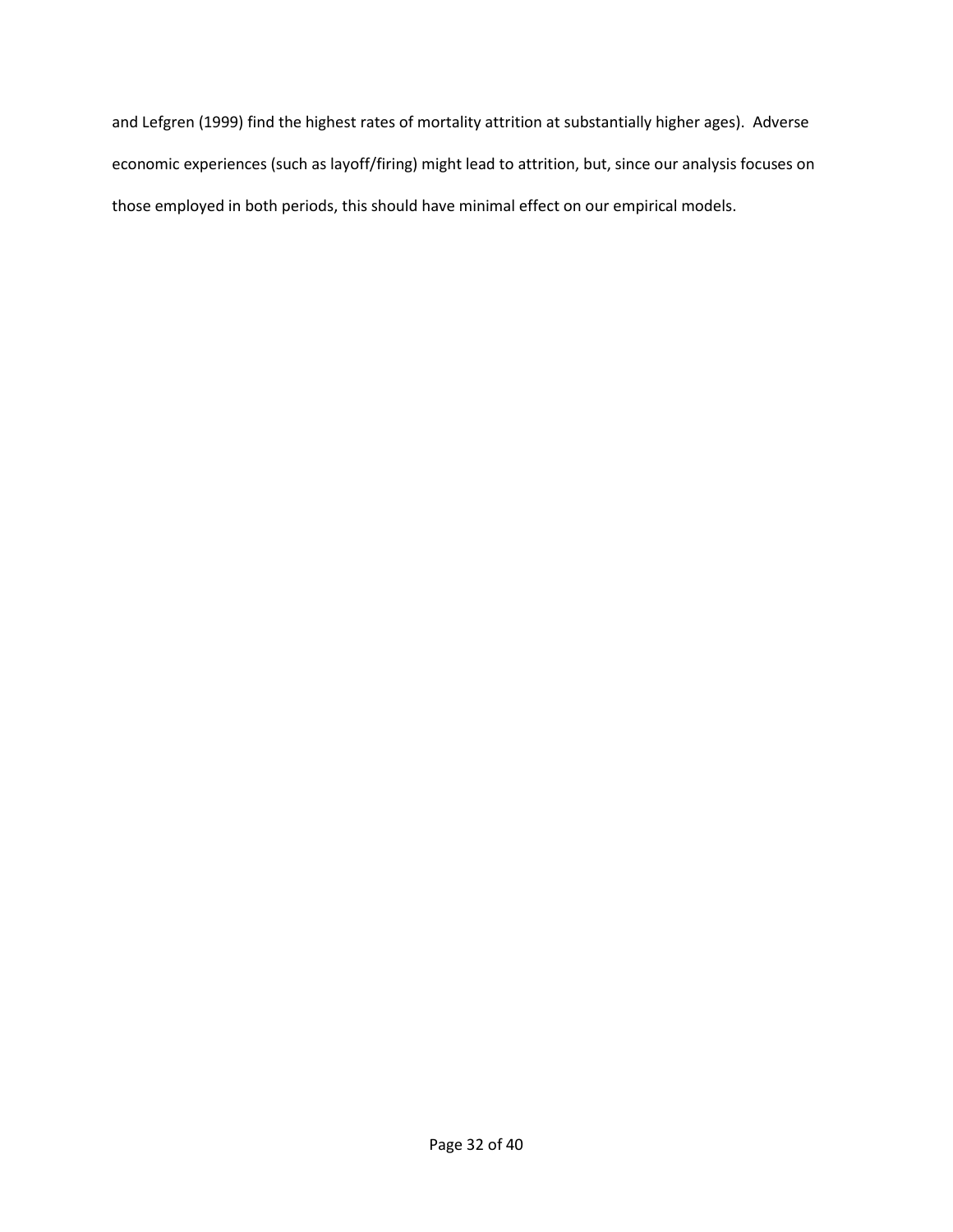#### <span id="page-33-0"></span>9. Appendix B: Identifying Heavy and Tractor-trailer Truck Drivers in the CPS

To limit the number of light truck drivers and driver/sales workers in our CPS Outgoing Rotation Group sample by selecting observations to drop, we rely on two auxiliary sources of data. One is the VIUS (mentioned above, in Section [2\)](#page-6-0).<sup>30</sup> The VIUS is a sample of survey responses from a nationally representative sample of owners of all vehicles in use at the time of the survey, of which commercial vehicles are a subset. The data set has information on the industry of use for commercial trucks, which we use to identify industries, other than trucking, that utilize a substantial number of heavy trucks. We find almost no such trucks in the following industries: public administration; information; finance, insurance and real estate; health care; educational services; professional; management; and other services (US Census Bureau 2004).

The second data source used is the industry-occupation matrix provided by the Bureau of Labor Statistics, Employment Projections (Bureau of Labor Statistics 2017a; Bureau of Labor Statistics 2017b). From this matrix, we can identify the percent of truck drivers in different industries. Because the matrix is based on the SOC, we can directly identify the industries which are most likely to contain driver/sales workers, light truck drivers, and heavy truck drivers. Much like the VIUS, we find few heavy truck drivers in public administration; information; finance, insurance and real estate; health care; educational services; professional, technical and managerial; other services; and arts, entertainment, and recreation. In two of the remaining industries, wholesale trade and retail trade, heavy truck drivers are present in significant numbers, but comprise a minority (less than 50%) of truck driving jobs. In retail trade, light truck drivers dominate with 62% of jobs versus 21% sales drivers and 17% heavy truck drivers. In

<span id="page-33-1"></span><sup>&</sup>lt;sup>30</sup> As noted in Section [2,](#page-6-0) a limitation of this approach is that the VIUS, which was part of the Quinquennial Economic Census, was last administered in 2002, and was permanently cancelled in 2007. However, this is the best truck use data available, and there is little reason to think that heavy and tractor-trailer trucks have become more prevalent in industries that did not have them in 2002.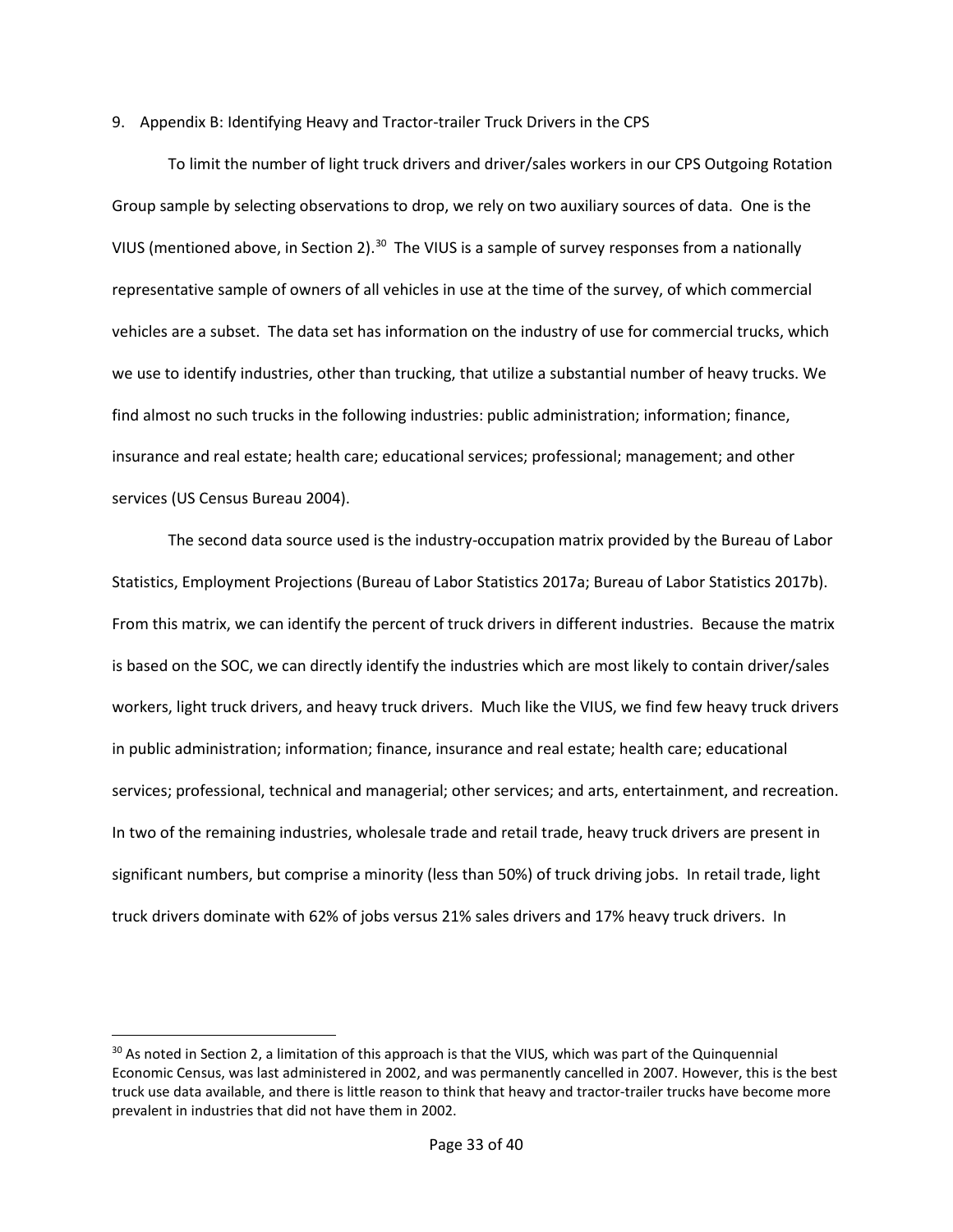wholesale trade, the largest share is heavy truck drivers, 42%, followed by light truck drivers, 31%, and sales drivers, 27%.<sup>[31](#page-34-0)</sup>

Based on this, we are fairly confident in dropping drivers from the CPS driver sample who are in the industries that the VIUS and the occupational-industry matrix identify as containing few heavy truck drivers. We are less clear about how to approach wholesale and retail trade. While heavy drivers do not comprise the majority of either industry, these industries combined employ roughly 700,000 drivers, which means the heavy truck drivers in them are potentially significant parts of the overall occupation. We choose to keep them in the sample and run all regressions with and without drivers in the wholesale and retail trade industries as a sensitivity test (we report on the comparison infrequently, but the alternative regression results are available from the authors upon request).

l

<span id="page-34-0"></span> $31$  A copy of the matrix is available from the authors upon request.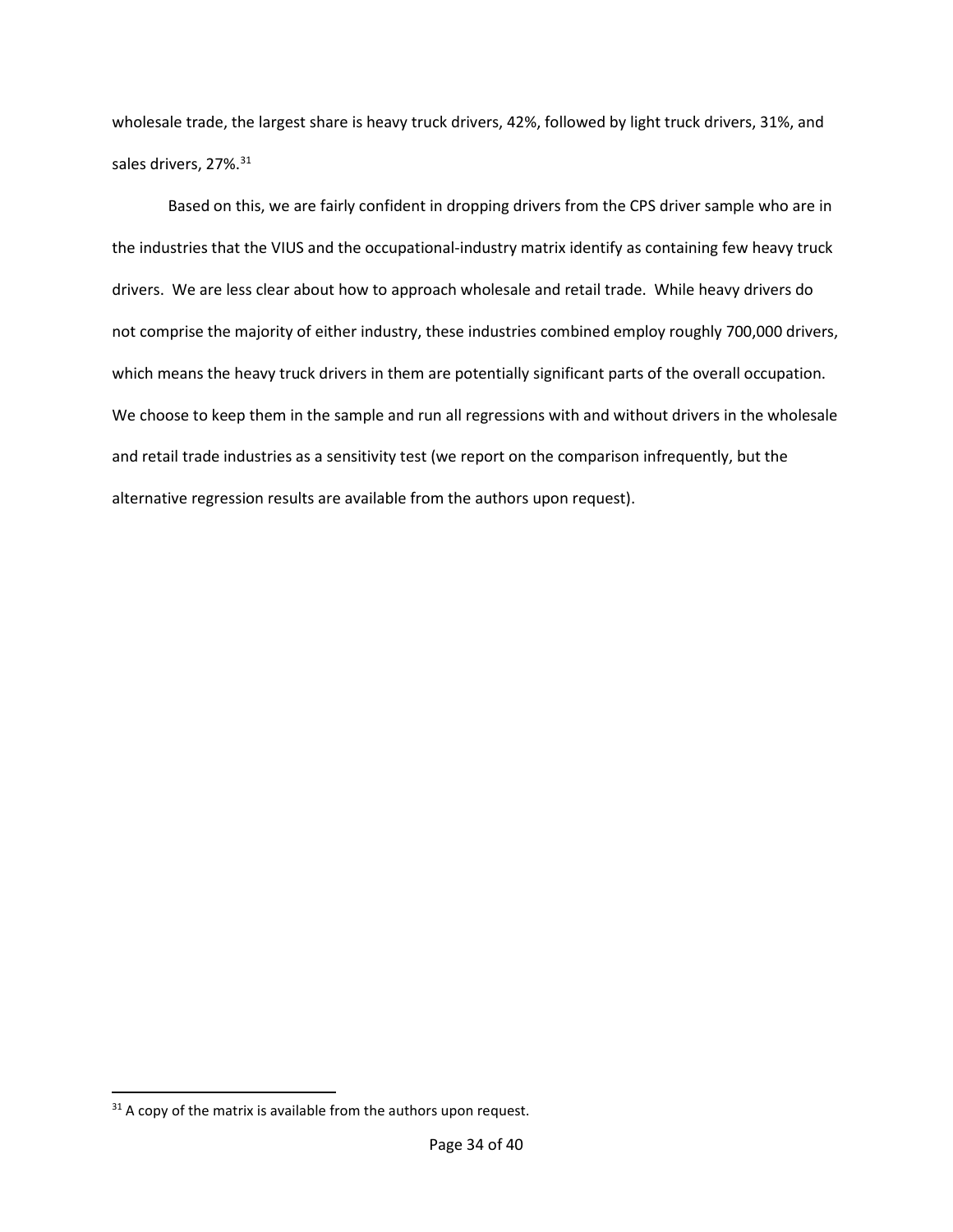<span id="page-35-0"></span>10. Appendix C: A Modification of the Usual Approach to For-Hire versus Private Carriage

As mentioned in the first part of Section [4,](#page-11-0) we reconsider how to categorize drivers in the CPS sample by industry. According to the standard definitions of these two types of trucking operations (described in Sectio[n 2\)](#page-6-0), "for-hire" carriers haul freight as their primary business (NAICS code 484 "Truck Transportation" (United States Census Bureau 2017c)), while "private carriers" provide trucking services within a firm that is engaged in another primary line of business (Burks, Belzer et al. 2010).<sup>32</sup> Existing work has tended to identify those individuals identified by the CPS as employed in the trucking industry *per se* as for-hire, and those employed in all other industries as private carriage, but we suggest that this distinction does not work as is conventionally expected in either household (CPS) or establishment (OES) survey data.

The problem is that the industry in which a driver is employed is generally assigned based on the primary business at the *work location* (an "establishment") being surveyed. This raises two issues. One is that this may not be the same as the primary business for the firm as a whole. Large private carriers operated by firms whose primary business is something other than trucking may be assigned to the trucking industry, because trucking is the primary business at the relevant work location of the private carrier. This tends to put private carriage drivers into the for-hire category. A second issue is that from the perspective of the for-hire trucking industry, parcel carriers who operate lots of heavy trucks at distances beyond a single metropolitan area, such as UPS and FedEx, are part of for-hire trucking, since they haul freight for customers, not freight owned by UPS or Fed Ex, as do private carriers. However, according to federal statistical taxonomy, the formal industry classification of these firms is "NAICS 49211: Couriers and Express Delivery Services" (United States Census Bureau 2017b), so a substantial

<span id="page-35-1"></span><sup>32</sup> Industries are classified in the CPS according to the North American Industry Classification System (NAICS; United States Census Bureau 2017a). The taxonomy is designed to make the most useful classifications overall given the many and diverse uses of the data, while maintaining consistency across Mexico, the US, and Canada; these may not be the classifications that analysts of a particular industry, such as trucking, would prefer.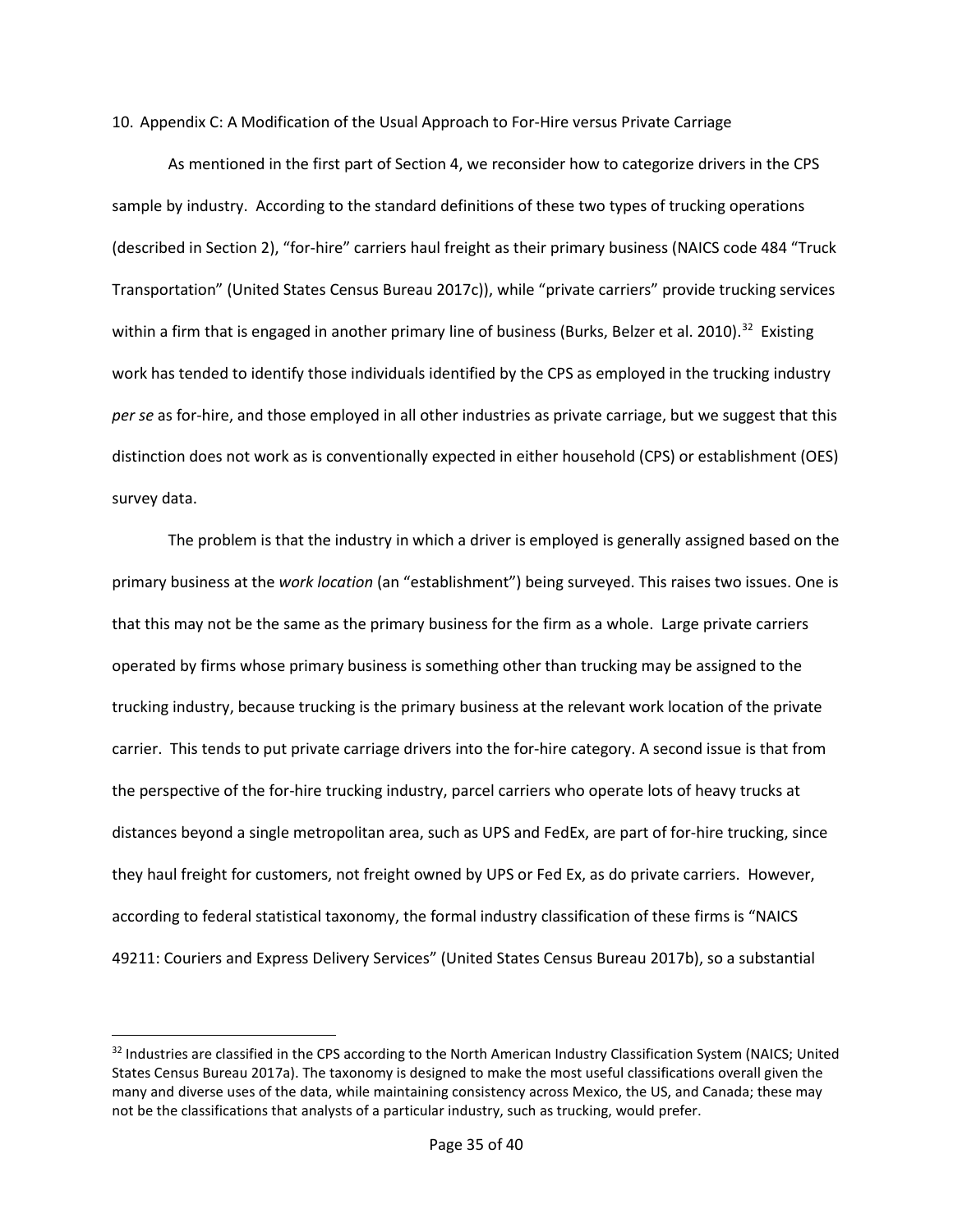proportion of their establishments will fall outside of the for-hire trucking industry. This tends to put drivers more naturally designated as for-hire into the private carriage category.

Thus, instead of identifying for-hire and private carriage drives in the data in the manner of past research, based on whether a driver's Census industry code is "Truck Transportation" or not, we use a more general distinction between for-hire drivers as those employed at establishments in any part of the transportation business (NAICS 48-49, which includes all of "Transportation and Warehousing" (United States Census Bureau 2017a)) on the one hand, and private carriage drivers as those employed at establishments in all other industries, on the other.<sup>[33](#page-36-0)</sup> This fixes one of the two problems identified above: courier and express service heavy truck drivers will now be counted in the for-hire category, because Courier and Express Delivery Services, which are expected to be the primary activities at establishments operated by such firms, fall within the broader category of Transportation and Warehousing. It does not address the other problem, that some private carriage drivers are reported as for-hire because they work at large establishments at which the primary business is operating trucks, though this is not the primary business of the overall firm; these drivers will still be classified as for-hire. In addition, it classifies as for-hire drivers who work for private carriers operated by firms who are not trucking companies but whose overall primary business still falls within Transportation and Warehousing.

Thus, the usual classification scheme using the trucking industry as the identifier of for-hire drivers most likely leads to over-identification of drivers as private carriage, while the present approach may lead to the opposite, over-identification of drivers as for-hire. We accept this misclassification on the grounds that those who are incorrectly classified as for-hire using our approach tend to be more similar to drivers who work for for-hire carriers (especially in terms of the nature of work and type of

l

<span id="page-36-0"></span> $33$  Our results are generally not sensitive to this distinction – results using the more conventional separating of forhire versus private carriage as drivers in trucking versus non-trucking industries are available from the authors upon request.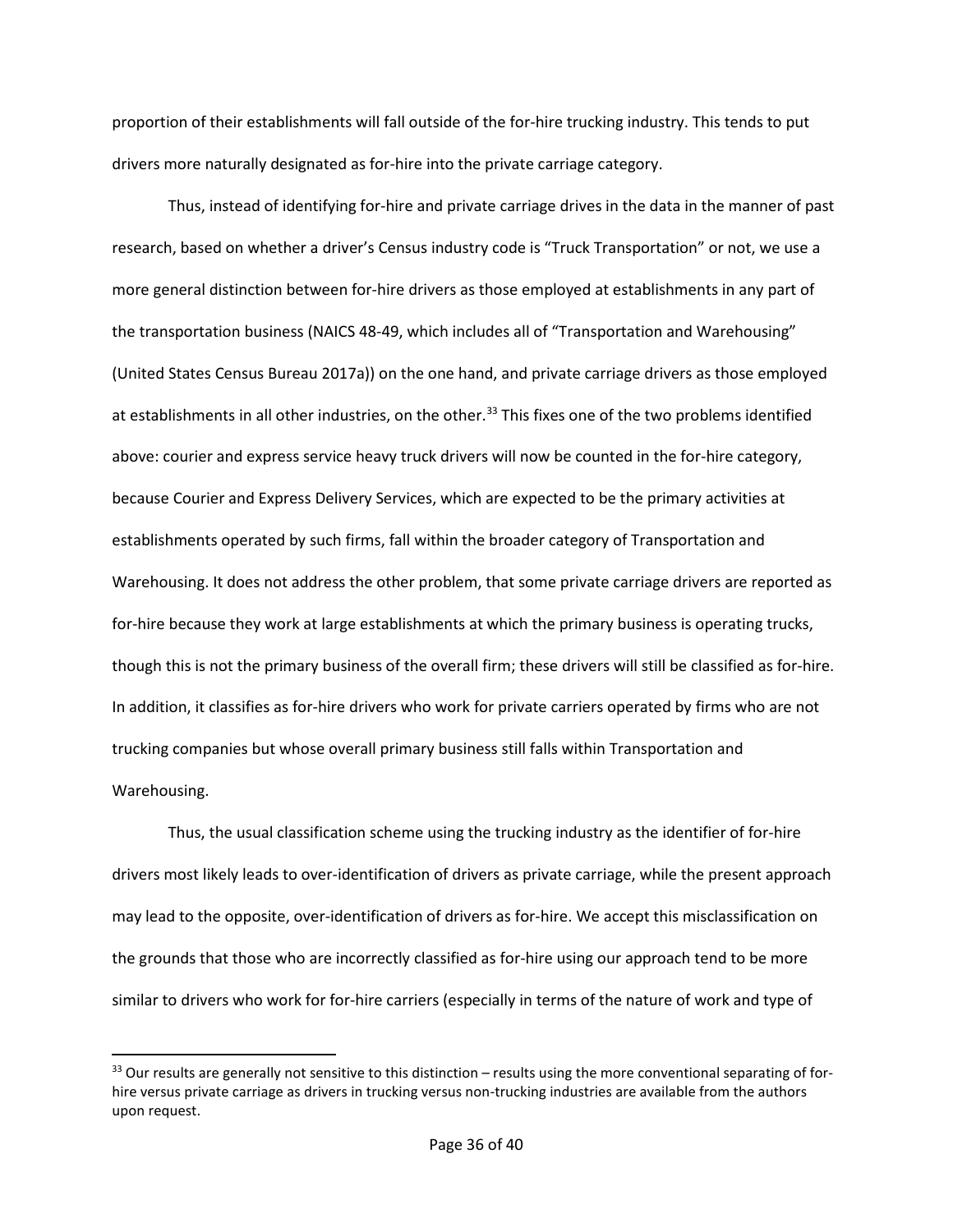equipment operated), than they are to private carriage drivers working for firms outside of

Transportation and Warehousing.

For comparison to [Table 1](#page-14-1) in Section [4,](#page-11-0) we also provide here [Table 6](#page-37-0), which shows the

distributions using the more usual identification of for-hire drivers. The primary difference is that 8.7%

of drivers are removed from the 53.4% contained in the broad version of the trucking industry, and then

are placed in a separate category of "Transportation and Warehousing, other than Trucking."

<span id="page-37-0"></span>

| Table 6: Industry Distribution of Truck Drivers in the CPS ORG Sample          |                                 |  |
|--------------------------------------------------------------------------------|---------------------------------|--|
| Industry                                                                       | <b>Percent of Truck Drivers</b> |  |
| Agriculture                                                                    | 1.4%                            |  |
| Mining                                                                         | 1.6%                            |  |
| <b>Utilities</b>                                                               | 0.5%                            |  |
| Construction                                                                   | 6.3%                            |  |
| Manufacturing                                                                  | 8.6%                            |  |
| <b>Wholesale Trade</b>                                                         | 11.9%                           |  |
| <b>Retail Trade</b>                                                            | 10.8%                           |  |
| Administration, Support, Waste Management, Remediation                         | 5.6%                            |  |
| Trucking Industry (conventional specification of "for-hire")                   | 44.7%                           |  |
| Transportation and Warehousing, other than Trucking                            | 8.7%                            |  |
| Source: authors' calculations from CPS outgoing rotation group date, 2003-2017 |                                 |  |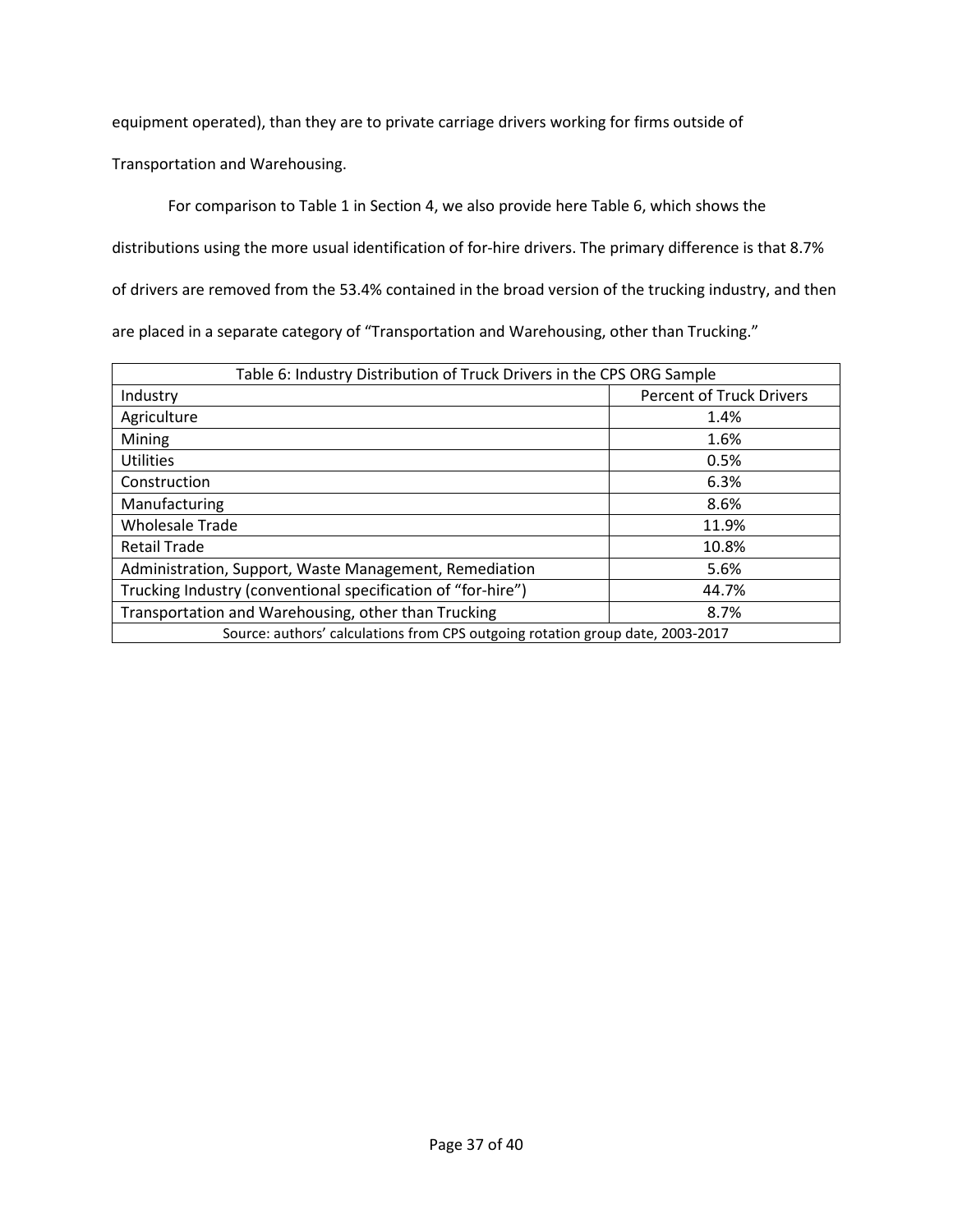# <span id="page-38-0"></span>11. References

- ATA Economics Department (2017a). Driver Turnover Historic Database TL. American Trucking Associations. Alexandria, VA.
- ATA Economics Department (2017b). Driver Turnover Historic Database LTL. American Trucking Associations. Alexandria, VA.
- ATRI Staff (2005). Top Industry Issues 2005. ATRI Research Reports. Arlington, VA, American Transportation Research Institute**:** 7.
- Bartel, A. P. and G. J. Borjas (1981). Wage Growth and Job Turnover: An Empirical Analysis. Studies in Labor Markets. S. Rosen, University of Chicago Press**:** 65-90.
- Belman, D. L., K. Monaco, et al. (2005). Sailors of the Concrete Sea: A Portrait of Truck Drivers' Work and Lives. Lansing, MI, Michigan State University Press.
- Blank, D. M. and G. J. Stigler (1957). The Demand and Supply of Scientific Personnel. New York, National Bureau of Economic Research.
- Bureau of Economic Analysis (2016). GDP by Industry Online Database. Washington, DC, U.S. Department of Commerce.
- Bureau of Labor Statistics. (2017a, October 24, 2017). "Table 1.8 2016–26 Industry-occupation matrix data, by occupation." Occupational Employment Projections Retrieved July 21, 2018, from [https://www.bls.gov/emp/tables/industry-occupation-matrix-occupation.htm.](https://www.bls.gov/emp/tables/industry-occupation-matrix-occupation.htm)
- Bureau of Labor Statistics. (2017b, March 8, 2018). "Table 1.9 2016–26 Industry-occupation matrix data, by industry." Occupational Employment Projections Retrieved July 21, 2018, from [https://www.bls.gov/emp/tables/industry-occupation-matrix-industry.htm.](https://www.bls.gov/emp/tables/industry-occupation-matrix-industry.htm)
- Bureau of Labor Statistics. (2018a). " Standard Occupational Classification." Retrieved July 14, 2018, from [https://www.bls.gov/soc/finding\\_soc\\_code.htm.](https://www.bls.gov/soc/finding_soc_code.htm)
- Bureau of Labor Statistics. (2018b, April 13, 2018). "Heavy and Tractor-Trailer Truck Drivers (SOC code 53-3032)." Occupational Outlook Handbook Retrieved July 14, 2018, from [http://www.bls.gov/oes/current/oes533032.htm.](http://www.bls.gov/oes/current/oes533032.htm)
- Bureau of Labor Statistics. (2018c, April 13, 2018). "Delivery Truck Drivers and Driver/Sales Workers (SOC codes 53-3033 and 53-3031." Occupational Outlook Handbook Retrieved July 14, 2018, from<http://www.bls.gov/oes/current/oes533033.htm> and <http://www.bls.gov/oes/current/oes533031.htm>
- Bureau of Labor Statistics. (2018d, March 8, 2018). "Table 1.2 Employment by detailed occupation, 2016 and projected 2026." Occupational Employment Projections Retrieved July 21, 2018, from [https://www.bls.gov/emp/tables/emp-by-detailed-occupation.htm.](https://www.bls.gov/emp/tables/emp-by-detailed-occupation.htm)
- Bureau of Labor Statistics. (2018f). "Occupational Requirements Survey." Retrieved August 9, 2018, from [https://www.bls.gov/opub/hom/ors/home.htm.](https://www.bls.gov/opub/hom/ors/home.htm)
- Bureau of Transportation Statistics. (2015). "Table 1a. Shipment Characteristics by Mode of Transportation for the United States: 2012." Commodity Flow Survey Retrieved August 5, 2018, from

[https://cms.bts.gov/archive/publications/commodity\\_flow\\_survey/2012/united\\_states/table1a.](https://cms.bts.gov/archive/publications/commodity_flow_survey/2012/united_states/table1a)

- Bureau of Transportation Statistics (2018). Pocket Guide to Transportation 2018. Washington, DC, U.S. Department of Transportation**:** 1-69.
- Burks, S. V., M. Belzer, et al. (2010). Trucking 101: An Industry Primer. Transportation Research Board, Transportation Research Circular Number E-C146. Washington, DC, Transportation Research Board.
- Burks, S. V., J. Carpenter, et al. (2008). Using Behavioral Economic Field Experiments at a Firm: The Context and Design of the Truckers and Turnover Project. The Analysis of Firms and Employees: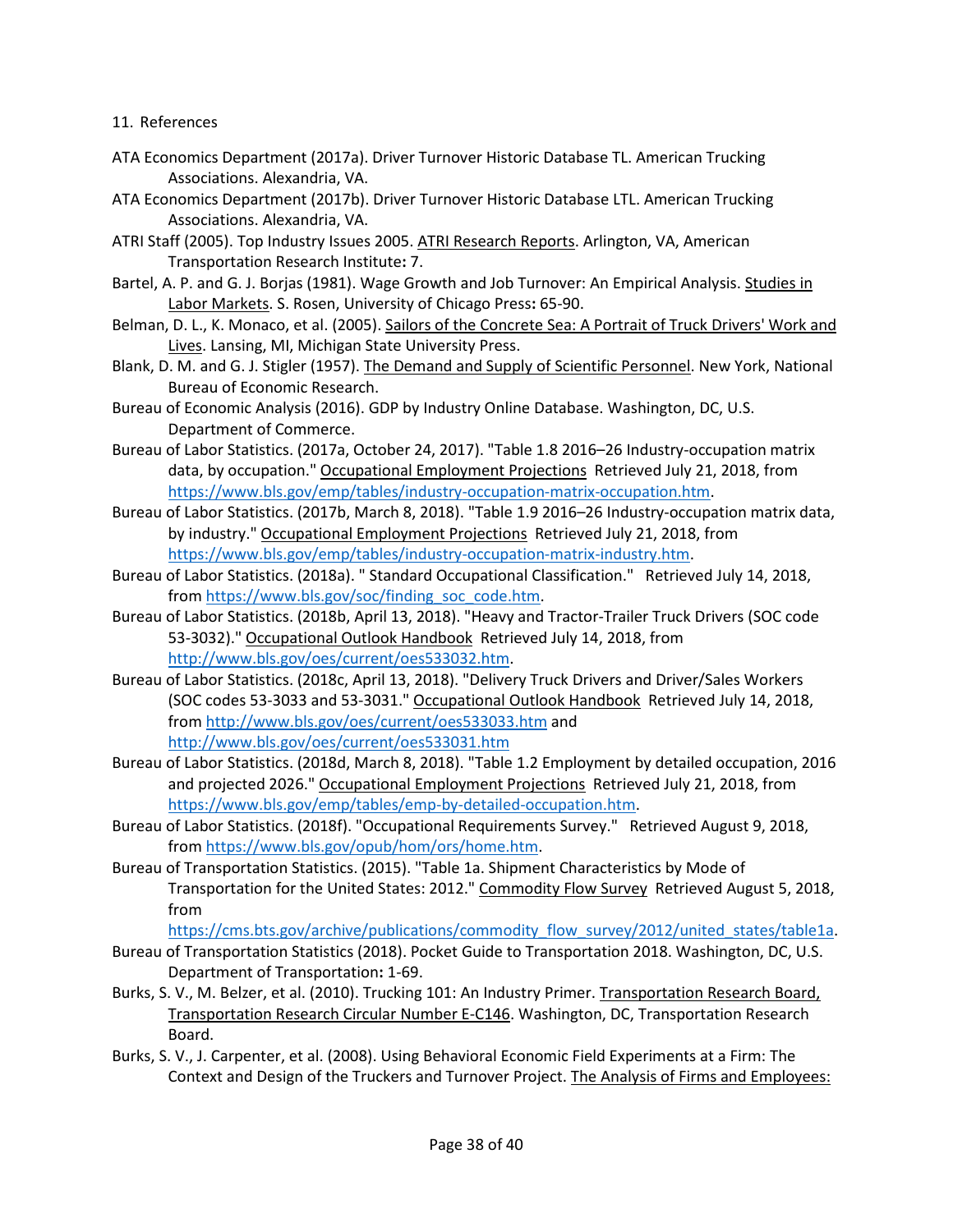Quantitative and Qualitative Approaches. S. Bender, J. Lane, K. Shaw, F. Andersson and T. von Wachter. Chicago and London, NBER and University of Chicago Press**:** 45-106.

- Burks, S. V., K. Monaco, et al. (2004a). "The Balance between Private and For-Hire Carriage and Trends in the Use of Large Trucks (1977 to 1997)." Journal of the Transportation Research Forum 43(2): 159-171.
- Cain, G. G. (1976). "The Challenge of Segmented Labor Market Theories to Orthodox Theory: A Survey." Journal of Economic Literature 11(4): 1215-1257.
- Casey, J. F. (1987). "An Assessment of the Truck Driver Shortage." Transportation Executive Update 1(1): 20-23.
- Casey, J. F. (1987). An Assessment of the Truck Driver Shortage. American Trucking Associations Research Reports, American Trucking Associations**:** 12.
- Christenson, D., R. Aames, et al. (1997). Empty Seats and Musical Chairs: Critical Success Factors in Truck Driver Retention. Washington, DC, Gallup Organization for the ATA Foundation.
- Cooke, J. A. (1989). Women, Minorities Seen Ending Driver Shortage. Traffic Management**:** 17.
- Costello, B. (2017). Truck Driver Shortage Analysis 2017. Alexandria, VA, American Trucking Associations**:**  13.
- Costello, B. (2017a). Truck Driver Shortage Analysis 2017. Arlington, VA, American Trucking Associations**:**  1-13.
- Dew, B. (2018, April 12). "2017 CEPR CPS ORG extract data updated." Retrieved June 15, 2918, from [http://ceprdata.org/2017-cepr-cps-org-extract-data-updated/.](http://ceprdata.org/2017-cepr-cps-org-extract-data-updated/)
- Dickens, W. T. and K. Lang (1993). Labor Market Segmentation Theory: Reconsidering the Evidence. Labor Economics: Problems in Analyzing Labor Markets. J. Kevin. W. Darity. Norwell, MA, Kluwer Academic**:** 141-180.
- Federal Motor Carrier Safety Administration (2017). 2017 Pocket Guide to Large Truck and Bus Statistics. Washington, DC.
- Gittleman, M. and K. Monaco (2017). Truck Driving Jobs: Are They Headed for Rapid Elimination? 2017 Conference, Industry Studies Association. Working Paper.
- Global Insight Inc. (2005). The U.S. Truck Driver Shortage: Analysis and Forecasts.
- James, J. (2011). Ability matching and occupational choice, Federal Reserve Bank of Cleveland, Working Paper: 1125**:** 66 p.
- Kambourov, G. and I. Manovskii (2008). "Rising Occupational and Industry Mobility in the United States: 1968-97." International Economic Review 49(1): 41-79.
- Light, A. and K. McGarry (1998). "Job Change Patterns and the Wages of Young Men." Review of Economics and Statistics 80(2): 276-286.
- Lockridge, D. (2015). "Driver Dilemma: In Search of Drivers; Digging into the causes of what could be the worst driver shortage ever." Heavy Duty Trucking: Truckinginfo.com Retrieved May 15, 2015, from [https://www.truckinginfo.com/155901/in-search-of-drivers.](https://www.truckinginfo.com/155901/in-search-of-drivers)
- Long, H. (2018) "WonkBlog Analysis: America has a massive truck driver shortage. Here's why few want an \$80,000 job." The Washington Post.
- Madrian, B. C. and L. J. Lefgren (1999). A Note on Longitudinally Matching Current Population Survey (CPS) Respondents. NBER Technical Working Papers #247. Cambridge, MA, National Bureau of Economic Research.
- Mele, J. (1988). Driver Shortage: Crisis or Challenge? Fleet Owner**:** 73-84.
- Meyersohn, N. (2018) "Truck driver shortage sends shipping costs sky-high." CNNMoney.
- Mincer, J. and B. Jovanovic (1981). Labor Mobility and Wages. Studies in Labor Markets. S. Rosen. Chicago, IL, University of Chicago Press**:** 21-64.
- Mishel, L., J. Bivens, et al. (2012). The State of Working America. Ithaca, Cornell University Press.